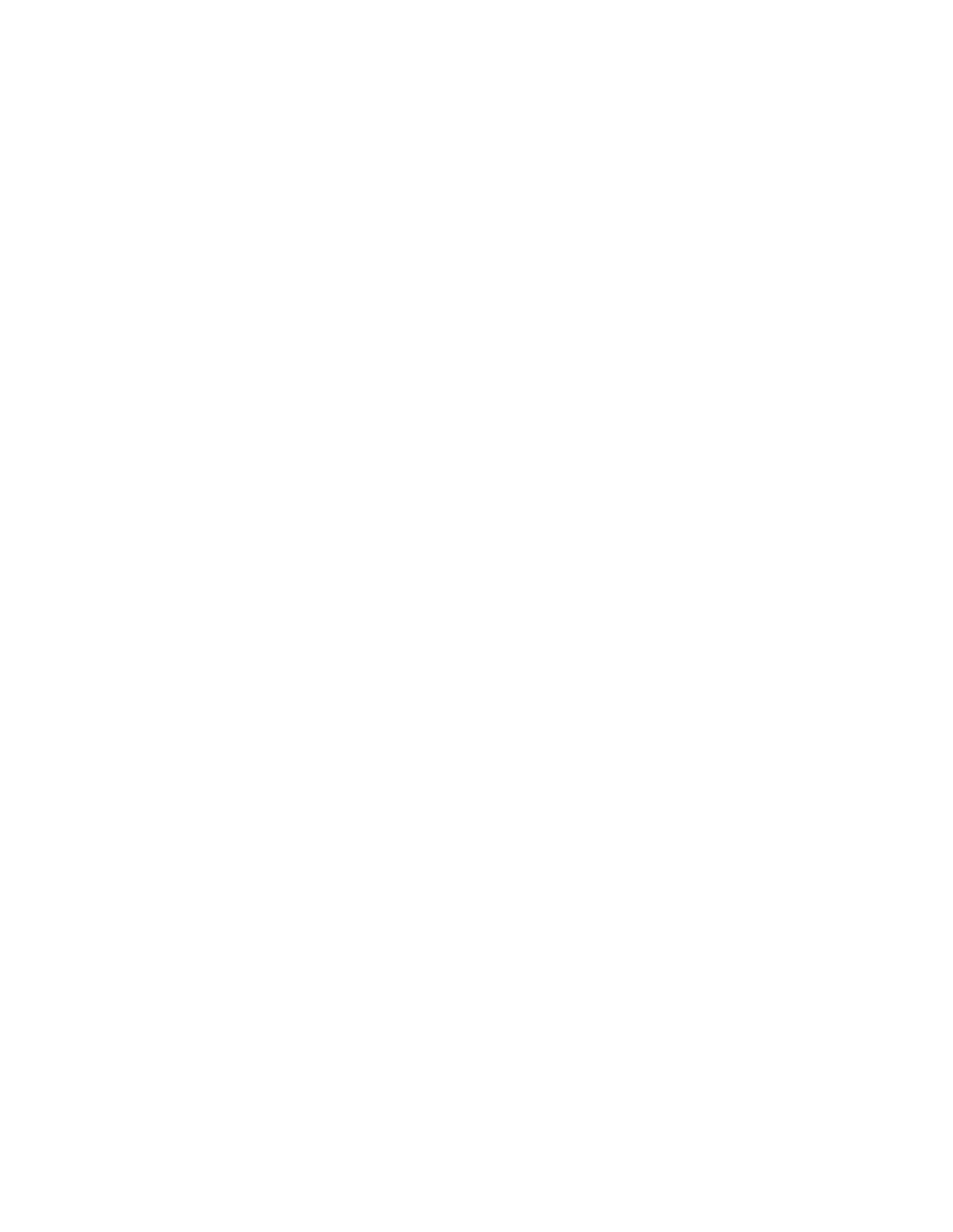## **TABLE OF CONTENTS**

| TERMINATION AND SUSPENSION OF THE AGREEMENT  8 |
|------------------------------------------------|
|                                                |
| ALTERNATIVE DISPUTE RESOLUTION (ADR)  10       |
|                                                |
|                                                |
|                                                |
|                                                |
|                                                |
|                                                |
|                                                |
|                                                |
|                                                |

**APPENDIX A COMPENSATION RATES & SCHEDULES**

**APPENDIX B CONSULTANTS**

**APPENDIX C STANDARD CERTIFICATIONS**

**APPENDIX D STANDARD DISCLOSURES**

**PROJECT SCOPE STATEMENT**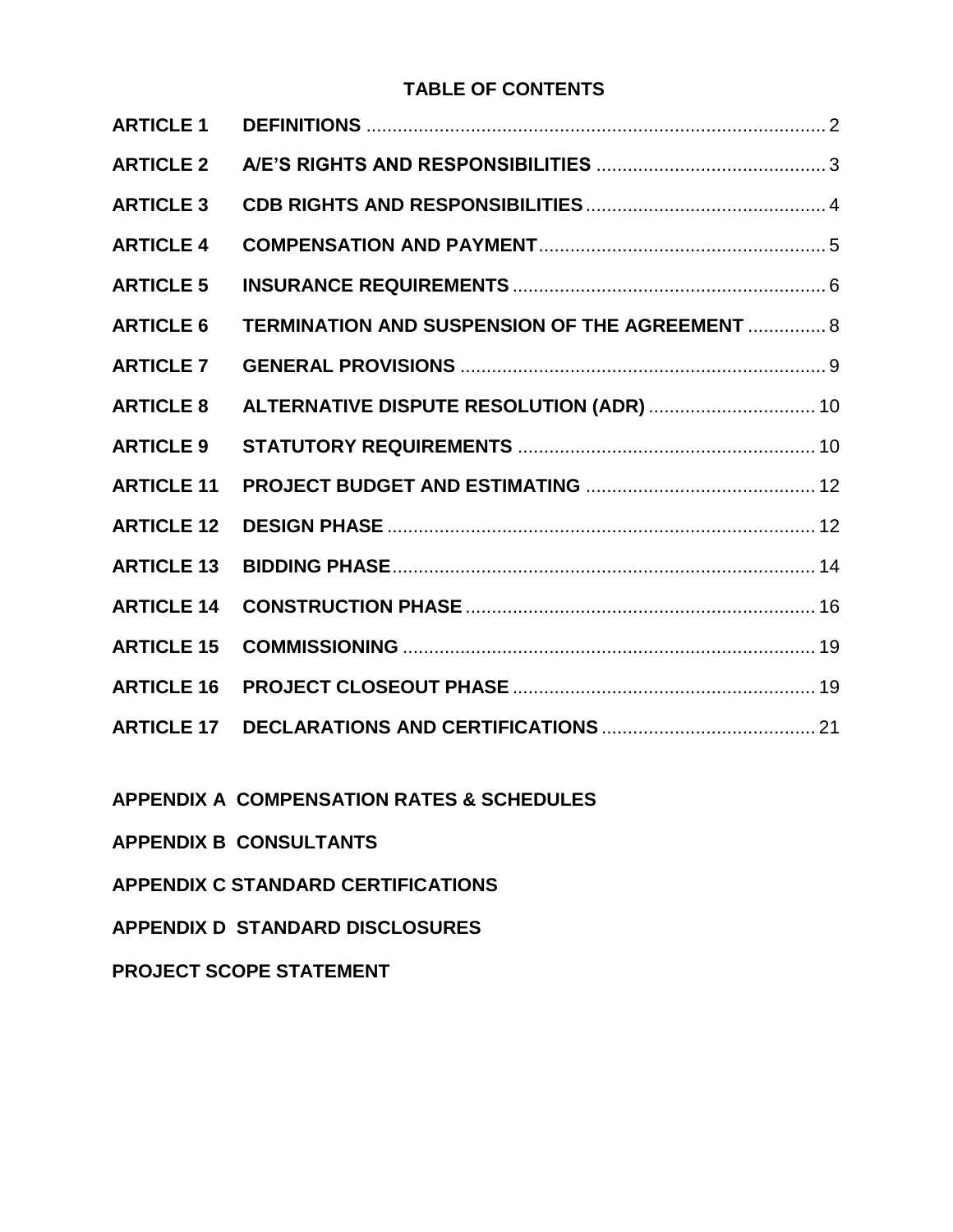## **STANDARD CONDITIONS**

The Parties to this contract are the State of Illinois acting through the undersigned Agency (collectively the State) and the Vendor. This contract, consisting of the signature page and numbered sections listed below and any attachments referenced in this contract, constitute the entire contract between the Parties concerning the subject matter of the contract, and in signing the contract, the Contractor affirms that the Certifications and Financial Disclosures and Conflicts of Interest attached hereto are true and accurate as of the date of the Contractor's execution of the contract. This contract supersedes all prior proposals, contracts and understandings between the Parties concerning the subject matter of the contract. This contract can be signed in multiple counterparts and signature may be electronic or digital upon agreement of the Parties.

Contract uses Illinois Procurement Gateway Certifications and Disclosures?

Yes (IPG Certifications and Disclosures including FORMS B)

 $\Box$  No

In consideration of the mutual covenants and agreements contained in this contract, and for other good and valuable consideration, the receipt and sufficiency of which are hereby acknowledged, the Parties agree to the terms and conditions set forth herein and have caused this contract to be executed by their duly authorized representatives on the dates shown on the following CONTRACT SIGNATURES page.

## <span id="page-3-0"></span>**ARTICLE 1 DEFINITIONS**

- 1.1 **Addendum.** A supplement to the bidding documents, issued prior to the bid opening, for the purpose of clarifying, correcting or otherwise changing the bidding documents previously issued.
- 1.2 **Agreement.** The agreement is composed of these documents:
	- A. Professional Services Agreement and Appendices
	- B. Standard Documents for Construction
	- C. Design and Construction Manual
	- D. Program Statement and/or Scope of Work Attachment
	- E. Any Approved Modifications to the Agreement
- 1.3 **Architect.** Architect means a person who is licensed as an architect by the Department of Financial and Professional Regulation, State of Illinois.
- 1.4 **Architect Engineer (A/E).** The Architect/Engineer (A/E) is the firm, and its consultants, that prepare the bidding documents and have certain construction phase duties under contract to CDB. For certain projects, CDB may use staff to prepare the bidding documents and will act as the A/E.
- 1.5 **Assigned Contractor.** An assigned contractor is a contractor who has been assigned to the coordinating contractor for the limited purposes of scheduling and coordination of the work. This assignment is limited and CDB retains certain rights of the contract.
- 1.6 **Change Order.** A change order is a written change in a contract term, other than as specifically provided for in the contract, which authorizes an addition, deletion or revision in the work or necessitates any increase or decrease in the cost of the contract or the time to completion.
- 1.7 **Modification.** A modification is a written change order to a professional services agreement.
- 1.8 **Contractor.** The contractor is any individual, firm, partnership, corporation, joint venture or other entity who has entered into a prime construction contract with CDB.
- 1.9 **Coordinating Contractor.** The designated contractor for the project to whom CDB may assign limited administration of the other contracts.
- 1.10 **Direct Wage Expense (DWE).** Actual hourly wages paid employees, exclusive of statutory and fringe benefits, personal and/or performance/profit bonuses.
- 1.11 **Engineer.** Engineer means a person who is licensed as a professional engineer or a structural engineer by the Department of Financial and Professional Regulation, State of Illinois.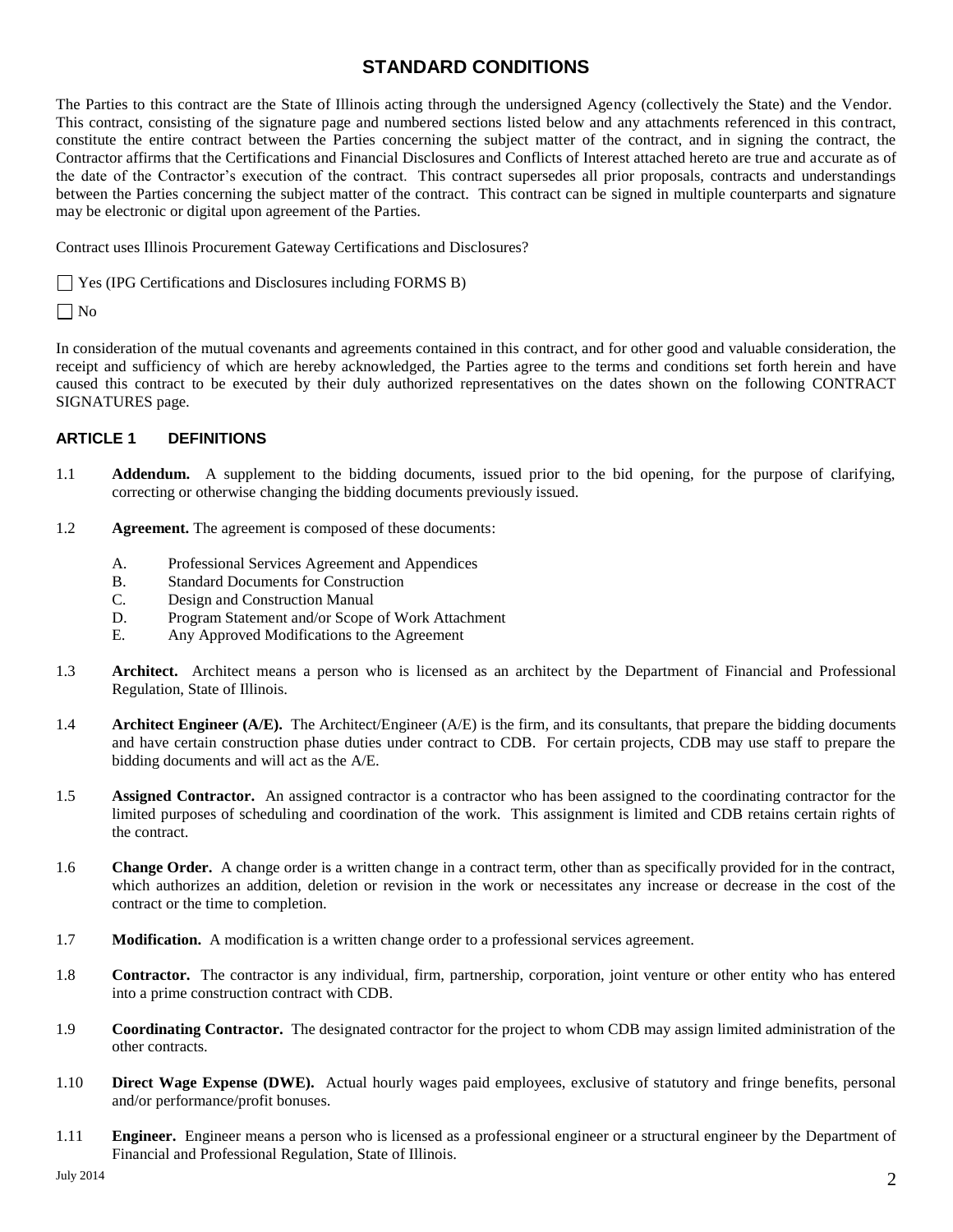- 1.12 **Subcontractor and Suppliers.** A subcontractor is any individual, firm, partnership, corporation, joint venture, or other entity, other than the contractor, who furnishes any goods or services of any kind under a subcontract entered into with a construction contract with CDB's prime contractors. This legal definition shall govern in general, but various contract Articles herein shall distinguish between a subcontractor and a supplier. In those cases, a subcontractor is a business entity that has responsibility for a portion of the work that includes onsite installation labor. Suppliers are business entities that furnish only goods produced off site which will be incorporated into the work by others. The clause on change orders and others makes such a distinction.
- 1.13 **Consultant.** A consultant is any individual, firm, partnership, corporation or other entity that enters into an agreement with the A/E firm contracting with CDB for purposes of fulfilling, or assisting the A/E in fulfilling the services required by this agreement between the A/E and CDB.
- 1.14 **User or Using Agency.** State agency or governmental entity benefiting from the project improvement that will occupy and/or operate the facility, equipment, etc.
- 1.15 **Moveable Equipment.** Equipment that is not fixed to the building structure and/or is not permanently wired or plumbed in. Moveable equipment is not designed by the A/E nor installed by the Contractor(s). A budget amount for moveable equipment may be included in the total project funding, but that amount will not be included in the Construction Budget and shall not be used in the calculation of the Basic Services Fee.
- 1.16 **Work.** The work comprises the complete construction required by the contract documents and includes all labor necessary to produce such construction, and all materials and equipment incorporated or to be incorporated in such construction.
- 1.17 **Substantial Completion.** A condition which occurs when CDB accepts the certification of the A/E that construction is sufficiently complete in accord with the contract documents such that the project, or a designated portion thereof, may be occupied or utilized by the using agency for its intended purpose.
- 1.18 **Final Acceptance**. A condition which occurs when CDB accepts the certification of the A/E that the contractor has complied with all requirements of its contract, and that the contractor is authorized to receive final payment in full, including all retainage.

## <span id="page-4-0"></span>**ARTICLE 2 A/E'S RIGHTS AND RESPONSIBILITIES**

- 2.1 **A/E's Principal in Charge.** The A/E shall designate a principal in charge for the agreement. CDB shall address all questions and concerns about this agreement and the A/E's performance of its duties of the agreement to the A/E's principal in charge.
- 2.2 **Federal and State Laws.** All applicable Federal and State laws and the rules and regulations of all authorities having jurisdiction over the design of the project shall apply to the agreement throughout, and they will be deemed to be included in the contract the same as though written therein in full.
- 2.3 **Project Codes, Standards and Regulations.** The A/E shall prepare the bidding documents in accordance with the CDB Design and Construction Manual.
- 2.4 **Building Codes.** The A/E shall design the project in substantial compliance with building codes formally adopted by the unit of local government in which the project is located. The design shall be prepared in accordance with all applicable codes and standards in effect at the time bidding documents are issued. All requests for deviation shall be documented by the A/E in writing and subject to approval by CDB.
- 2.5 **Legal Responsibility.** Not withstanding any other provision herein, the A/E shall perform all of its services in conformity with the standards of reasonable care and skill of the profession. The A/E shall be responsible for the performance of persons retained by the A/E and states that its consultants, subcontractors, agents, employees and officers shall possess the experience, knowledge and character to properly perform their duties.
- 2.6 **Standard of Project Quality.** The A/E shall exercise professional expertise and judgment in establishing a standard of quality appropriate for each project and its budget. The standard shall be communicated to CDB and the using agency early in the design process for review.
- 2.7 **A/E's Consultants.** The A/E shall employ, and be contractually responsible for, all consultants necessary for the performance of the services herein described and be required to complete the project scope. Professional consultants shall be pre-qualified in their respective professions with CDB. The A/E shall complete and submit Appendix B to the agreement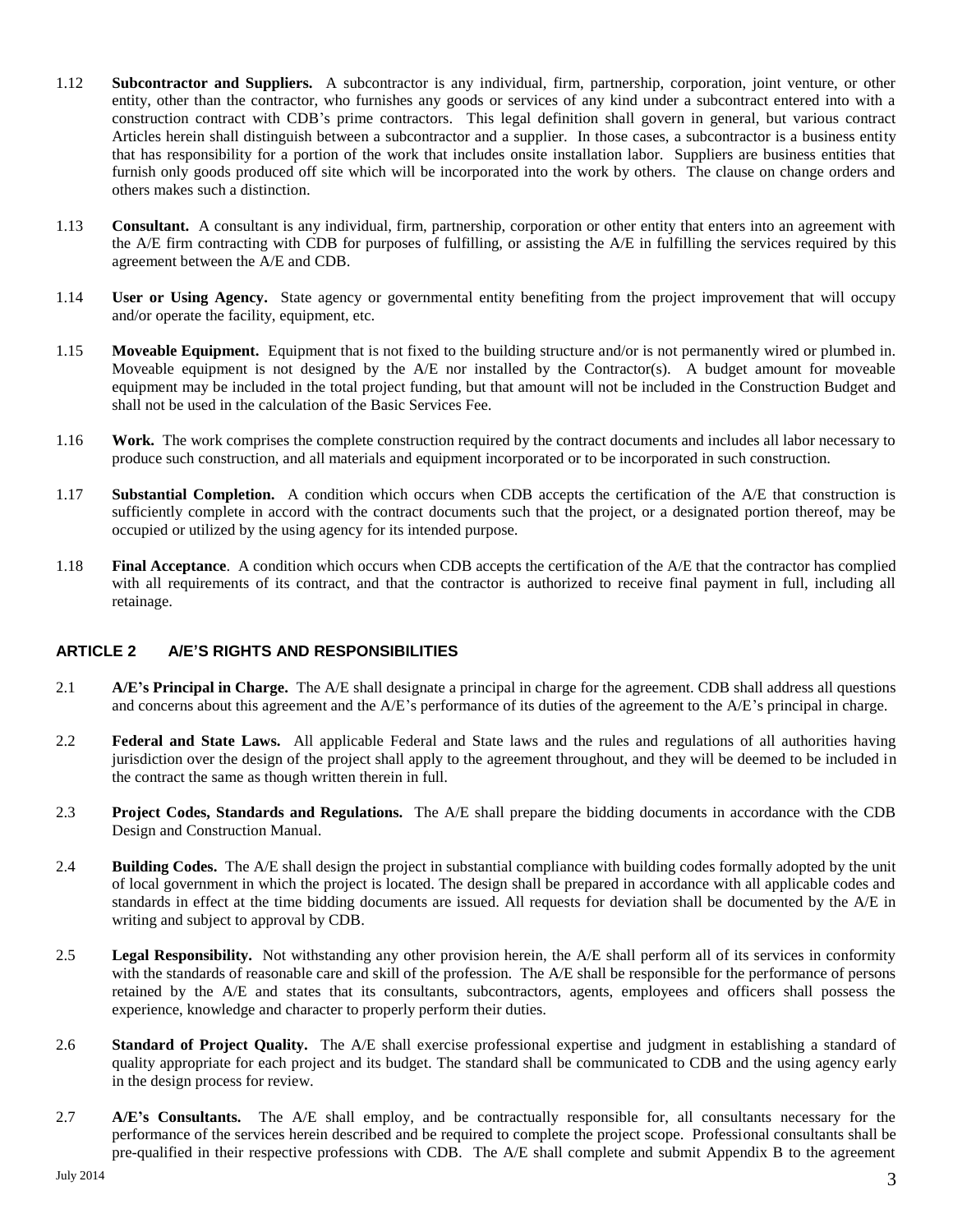listing all consultants to be used on the project. A/E shall include in Appendix B, all consultants as listed on CDB Form 255. Exceptions to this requirement may be requested by the A/E in writing and addressed to the CDB Administrator of Contract Administration for consideration.

- 2.8 **Construction Supervision.** The A/E shall not be responsible for construction means, methods, techniques, sequences, procedures, supervision or for safety precautions and programs in conjunction with the project or work thereon.
- 2.9 **Contractor Performance Evaluation.** The A/E will, at the completion of construction and as requested by the CDB Project Manager (PM), prepare an evaluation of each contractor's performance.
- 2.10 **Defaulting Contractor.** The A/E, in the event of default by any contractor, agrees to work in concert with CDB and the surety for the defaulted contractor to ensure completion of the contract. The A/E may be entitled to additional compensation for services provided in assisting CDB in completion of the defaulted contract.
- 2.11 **Redesign.** Should the lowest responsible competitive bid obtained on any contract be in excess of the final detailed statement of probable construction costs, to the extent that CDB elects not to award the project, CDB may request the A/E, in consultation with CDB, redesign and re-bid the project within the statement of probable construction costs at no additional compensation including miscellaneous expenses such as bid document printing and postage. However, should CDB elect not to redesign, the A/E shall not lose its right to compensation in accordance with Article 6.
- 2.12 **Addenda and Change Orders**. Upon notice or discovery, and as directed by the CDB PM**,** the A/E shall perform the required professional services to issue an addenda to the bidding documents, or change orders to the contract documents, to correct or clarify errors, omissions, or ambiguities**.** This service shall be performed without additional compensation.
- 2.13 **Project Schedule.** The project schedule is included in the agreement as shown on Appendix A. The A/E will be required to maintain the schedule without delay. Changes to the schedule will be by written modification duly executed by both parties.

## **ARTICLE 3 CDB RIGHTS AND RESPONSIBILITIES**

#### 3.1 **Project Manager.**

- <span id="page-5-0"></span>A. CDB will designate a PM for the project who shall be CDB's primary representative in the administration of this agreement. The A/E will report to the PM.
- B. The CDB PM shall be the liaison between the A/E and the using agency. All correspondence between the A/E and the using agency shall be communicated to the PM.
- 3.2 **CDB Review.** CDB shall have the right to review and accept the A/E's submittal of the respective phases of design services for conformance with the provisions of this agreement and to require a written response to all questions raised regarding such services. CDB's review and any acceptance of the A/E's submittal does not relieve the A/E of its responsibilities.
- 3.3 **Interpretation of Agreement.** CDB shall have the authority to determine questions of fact that arise in relation to the interpretation of this agreement and the A/E's performance hereunder. However, such determinations, except terminations of the contract, are subject to alternative dispute resolution (ADR) as described herein. Unless the parties agree otherwise, such determinations and/or mediation procedures shall not be cause for delay of the performance of this agreement. The A/E shall proceed diligently with the performance of this agreement and in accordance with CDB's decision whether or not the A/E or anyone else has an active claim pending. Continuation of the performance of this agreement shall not be construed as a waiver of any rights accruing to the A/E.
- 3.4 **Error/Omission Change Order Policy.** CDB reserves the right to recover from the A/E all or a portion of the costs associated with change orders issued to correct errors or work omitted in the construction documents prepared by the A/E. Consequential damages, including any delay of work or damages incurred by other parties due to errors and omissions may be included in the recovery.
- 3.5 **Ownership, Dissemination and Publication of Documents.** The drawings, specifications, reports, renderings, models, electronic media and all such other documents to be prepared and furnished by the A/E pursuant to this agreement, including the copyrights, shall be the property of CDB. All documents listed above may be issued for informational purposes without additional compensation to the  $A/E$ . The  $A/E$  is prohibited from using any materials noted herein for any purpose that may misrepresent the services they provided.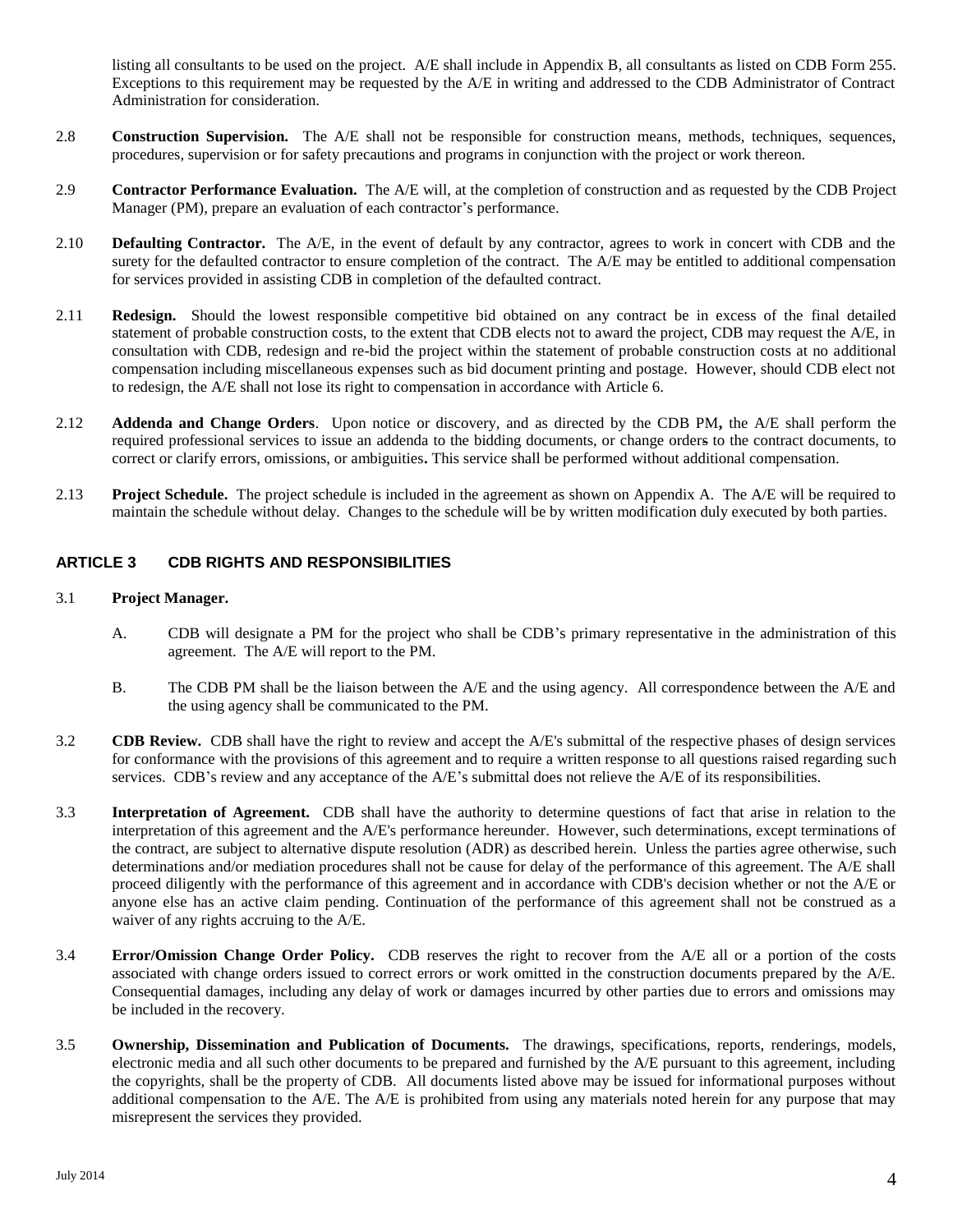3.6 **A/E Performance Evaluations.** CDB will evaluate the performance of the A/E at the completion of the design and construction phases or as deemed appropriate. CDB may also request the using agency or contractors to evaluate the A/E. The A/E has the right to review and respond to its performance evaluations.

## <span id="page-6-0"></span>**ARTICLE 4 COMPENSATION AND PAYMENT**

- 4.1 **Appendix A.** An attachment to the agreement that delineates the compensation to the A/E for the various services agreed upon and establishes the project schedule. Each compensation amount or reimbursable budgets established will be exclusive for that service only and shall not be used for other services without written modification duly executed by both parties per Article 4.3.
- 4.2 **Basic Services Fee.** As compensation for design, bidding, construction and close-out phase services under the agreement, the A/E shall receive the basic services fee as set forth in Appendix A.
	- A. **Design Phase Compensation.** Progress payments shall be paid to the A/E upon successful completion of each level**.** Progress payments proportional to the percentage of completion of services may be made monthly. To be eligible for monthly progress payments, A/E shall submit evidence of services completed that is acceptable to the CDB PM.
	- B. **Bidding Phase Compensation.** This compensation is payable upon completion of the analysis of bids received and submittal of acceptable electronic and paper bidding documents to CDB. Compensation for services performed in this phase is payable to the A/E regardless of CDB's ability to award the project based on bids received as compared to available funds.
	- C. **Construction Phase Compensation.** Progress payments will be paid to the A/E in installments proportional to the percentage of construction completed.
	- D. **Project Closeout Phase Compensation.** This compensation is payable in one lump sum payment upon completion of all contracted services as set forth in Article 16, (Project Closeout Phase), except the requirements set forth in Article 16.7, (Nine Month Inspection), are not required to be completed as a pre-requisite for full payment. In circumstances of protracted duration of the closeout phase through no fault of the A/E, the A/E may petition the CDB PM for partial compensation for services completed.
	- E. The expense of administering subcontracts shall be considered a basic service.

## 4.3 **Changes in Contract Scope or Compensation**

- A. Changes to the contract may only be made by written modification duly executed by both parties.
- B. A/E will not perform any work outside the written scope of work or any work reflecting a scope change (as described in Article 4.4) until a written modification pertaining to same has been executed.
- C. Reimbursables (including on-site observation) may only be expended per the line-item description and amount listed on Appendix A. No reimbursable work may be authorized or paid for in excess of the individual line item amount or for work other than the individual line item description.
- D. Upon receipt of the A/E's final payment application and in accordance with Article 16.8.C, CDB shall be permitted to make final adjustments to the budgetary values indicated on lines B., E. and F. on Appendix A to reflect actual expenditures without written modification duly executed by the contracting parties.
- 4.4 **Changes in Scope and Funding.** Should CDB elect to change the project scope to the extent that services to be performed by the A/E are substantially altered, then CDB and the A/E will negotiate an equitable adjustment in the A/E's compensation per Article 4.3.
	- A. Changes to design requested or approved by CDB in the preparation of the bidding documents may be compensable as additional services if the requested change adds services or requires revisions to previously accepted documents.
	- B. Supplemental funding of a project shall not be cause for additional compensation without substantial modification to the scope of work or scope of A/E services.
- 4.5 **Construction Administration Fee.** The Construction Administration Fee (CAF) is three percent (3.0%) of the basic services fee plus all additional services fees rounded up to the next hundred dollars as shown on Appendix A. The full amount of this Fee shall be invoiced by the A/E on the initial progress payment request. Prior to the approval of the second progress payment request and no later than 20 calendar days after receipt of the warrant for the initial payment request, the A/E shall direct to the Office of Fiscal Management of CDB, a check or money order made payable to CDB in the amount of the CAF. Additional CAF imposed as a result of an increase of basic services and/or additional services fees shall be invoiced in the first subsequent pay request and paid to CDB as stated above.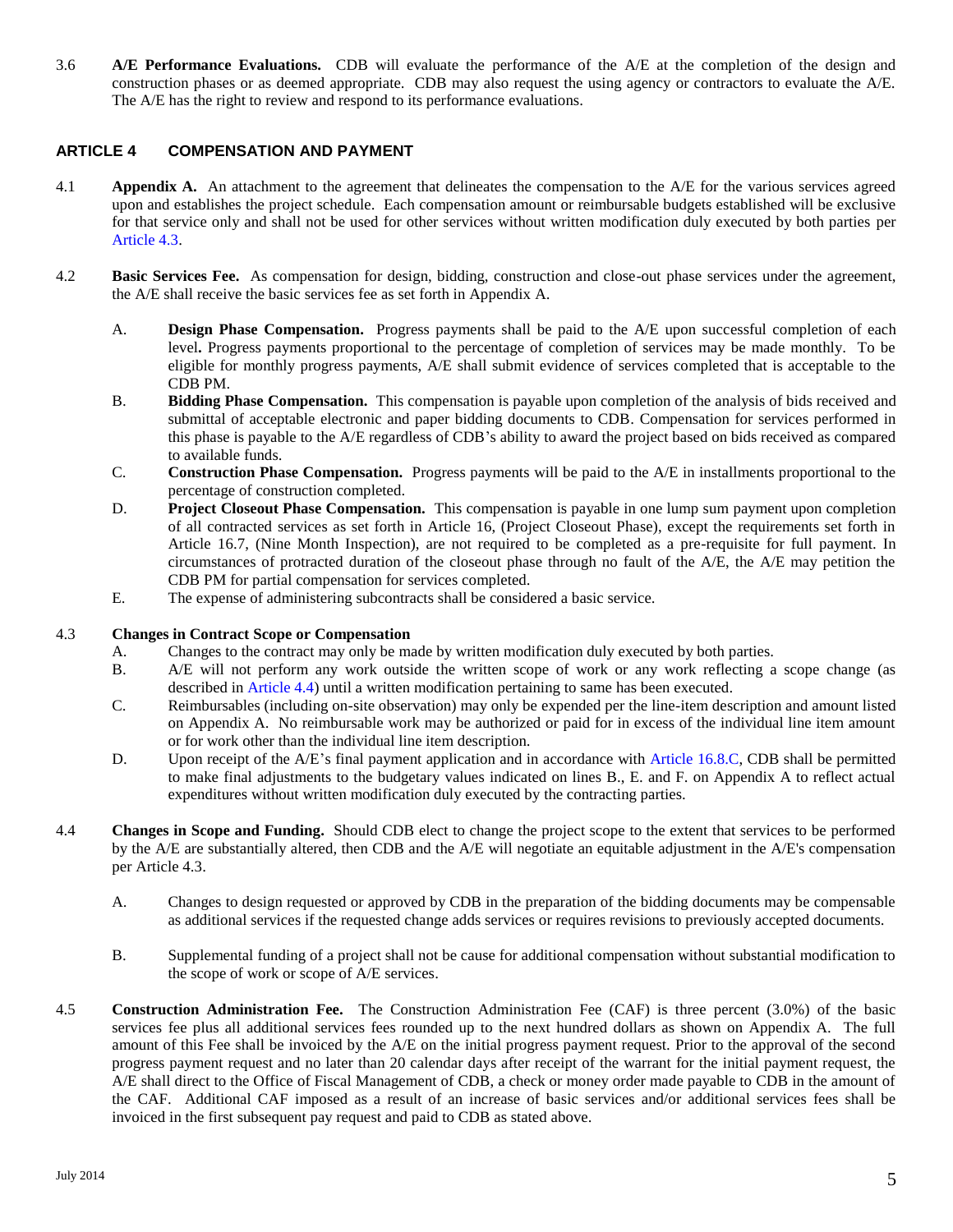- 4.6 **Additional Services.** The A/E shall provide additional services germane to the agreement when authorized by CDB in writing*.* Compensation, as agreed to and set forth in such authorization*,* will be based on a negotiated lump sum fee. Payment for additional services shall be made upon completion of the services or as otherwise agreed upon in writing with CDB.
	- A. At CDB's option, compensation may be based on a negotiated not-to exceed fee payable at DWE times the overhead and profit multiplier rate shown on Appendix A. Evidence of DWE and time expended shall be furnished to receive payment.
	- B. Change orders which alter the project scope shall, with prior approval of the PM, be prepared and processed as additional services.
- 4.7 **On-Site Representative Compensation.** Appendix A indicates the allowance for on-site compensation. A/E must provide site visit reports to receive compensation as set-forth herein. Should the A/E anticipate a need for additional on-site compensation, a written request for said expenses shall be submitted to CDB for review in a timely fashion. No additional on-site observation beyond that authorized in the contract shall be done until a modification has been executed per Article 4.3.
	- A. The A/E shall be reimbursed the actual direct wage expense (DWE) of the approved on-site representative times the overhead and profit multiplier indicated in Appendix A. Proof of the on-site representative's DWE shall be submitted with the applicable pay requests.
	- B. Full-time, on-site representatives (5 days/week) shall not be reimbursed for travel time. Part-time on-site representatives may bill up to a maximum of three hours per day of actual travel time to and from the project site at their DWE rate times the overhead and profit multiplier indicated in Appendix A.
- 4.8 **Reimbursable Expenses.** The A/E shall be reimbursed for actual costs of each reimbursable service as set forth in Appendix A. Unless approved in writing by CDB, no mark-up will be allowed. The A/E shall provide evidence of an authorized expense when requesting any reimbursement. Should the A/E require additional reimbursable expenses or wish to change the allocation of funds assigned to the individual reimbursable line items in Appendix A, a written request for said change shall be submitted to CDB for review in a timely fashion. No reimbursable work shall be authorized or expenditure made until a modification has been processed per Article 4.3.

#### 4.9 **Withholding of Payments.**

- A. CDB may withhold payments, in whole or in part, for a material breach of the agreement, including but not limited to, the A/E's failure to perform services or meet the schedule, design errors or omissions, failure to pay consultants and failure to adhere to terms of this agreement.
- B. Pursuant to 15 ILCS 405/10.05, CDB reserves the right to withhold payments as a set off when the A/E is liable to CDB in connection with any agreement, past or present, that the A/E has performed for CDB. When payments are withheld, CDB will notify the A/E in writing.
- 4.10 **Pay Request.** A/E requests for compensation shall be in accordance with Appendix A of the agreement and as described in this section.
- 4.11 **Performance of Services.** Payments of the Basic Services fee are based, in part, on the assumption that the entire contracted scope of services will be performed. If the entire contracted scope of services is not performed by the A/E, then CDB reserves the right to recoup monies in order to achieve a fair and reasonable compensation.

#### <span id="page-7-0"></span>**ARTICLE 5 INSURANCE REQUIREMENTS**

- 5.1 **General.** The A/E shall purchase and maintain insurance coverage as set forth herein for the life of the agreement. CDB shall exercise sole discretion to determine the acceptability of the A/E's insurance carriers as of the time of contract execution. Subsequent to execution, if the A/E chooses to change carriers, CDB approval is required. Subsequent to execution, if CDB requires the A/E to change carriers due to an erroneous acceptability determination, the additional cost of the change shall be borne by CDB.
- 5.2 **A/E's Duty to Maintain Insurance.** The A/E shall have the duty to confirm that the terms of all insurance comply with the agreement. No action or failure to act on the part of CDB shall constitute a waiver of any requirement.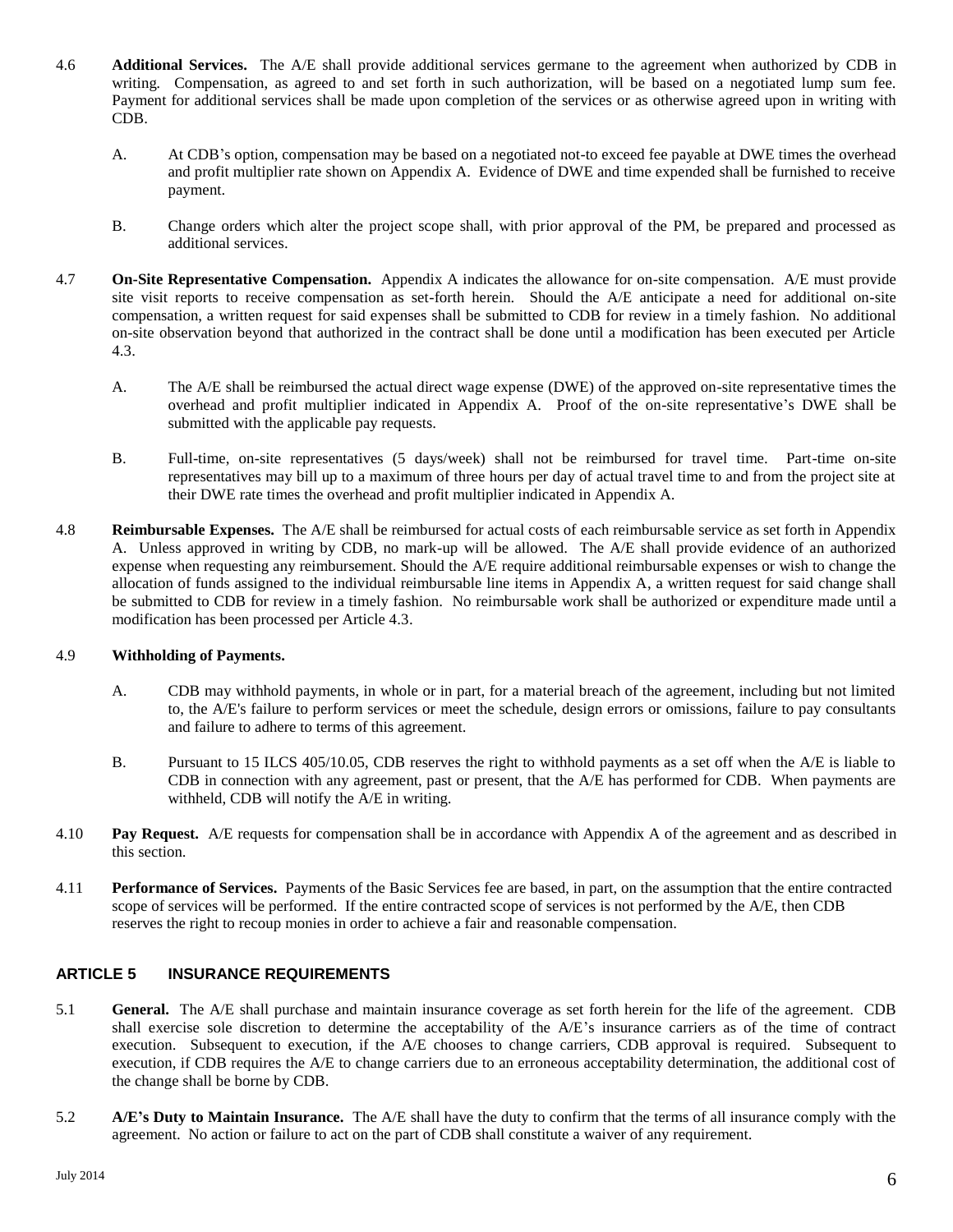5.3 **Failure to Maintain.** If CDB determines at any time that the insurance does not meet the requirements, this shall constitute a material breach of the agreement and CDB shall provide prompt notice to the A/E and, in its sole discretion, may take measures to protect itself and the public from the effect of the A/E's breach.

#### 5.4 **Evidence of Insurance**.

- A. The A/E shall file with CDB evidence of complete coverage of all insurance required with the original signature of the insurance company's authorized agent. Fax copies will be accepted:
	- 1. A binder or certificate of insurance, or
	- 2. The complete insurance policy.
- B. The agreement will not be executed until acceptable evidence of coverage is on file with CDB. The A/E shall, at its own expense and delay, cease operations if the insurance required is terminated or reduced below the required amounts of coverage. CDB may stop payment to the A/E if the insurance required is terminated or reduced below the required amounts of coverage. In no event shall any failure of CDB to receive policies or certificates or to demand receipt be construed as a waiver of the A/E's obligation to obtain and keep in force the required insurance and to provide the required evidence of insurance.
- C. The Certificates of Insurance shall include CDB and the Using Agency as additional named insureds for occurrences arising, in whole or part, out of the work and operations performed. This does not apply to Workers Compensation and Professional Liability policies.

#### 5.5 **General Liability Insurance Requirements.**

#### A. **Comprehensive Automobile Liability.**

- 1. Required minimum insurance coverages. The policy shall cover owned, non-owned and hired vehicles.
	- a. \$ 500,000 Bodily Injury Per Person
	- b. \$1,000,000 Bodily Injury Per Occurrence
	- c. \$ 500,000 Property Damage Per Occurrence
	- d. \$1,000,000 Combined Single Limit Coverage for bodily injury and property damage per occurrence in the same aggregate limit will be accepted in lieu of the separate limits specified.
- B. **Commercial General Liability.** Include coverage for premises and operations, broad form property damage, products completed operations, independent contractor's personal injury liability, and contractual obligations. Coverage shall not be excluded because of the A/E's negligence.
	- 1. The general aggregate limit shall be endorsed on a per project basis.
		- a. \$1,000,000 Bodily Injury Per Person
		- b. \$1,000,000 Bodily Injury Aggregate Limit
		- c. \$ 500,000 Property Damage per Occurrence
		- d. \$1,000,000 Property Damage Aggregate Limit
		- e. \$1,000,000 Combined Single Limit Coverage for bodily injury and property damage per occurrence and, in the same aggregate limit, will be accepted in lieu of the separate limits specified above.
- C. **Umbrella or Excess of Loss Coverage.** If the limits specified in Article 5.5.A and 5.5.B are not met, an Umbrella or Excess Liability policy of not less than \$1,000,000 for any one occurrence and subject to the same aggregate over the Comprehensive Automobile Liability and Commercial/Comprehensive General Liability coverages is acceptable.

#### 5.6 **Worker's Compensation Requirements.**

A. **Statutory Requirement.** Worker's compensation shall be provided in accordance with the provisions of the Illinois Worker's Compensation Act, as amended. Notwithstanding the rating and financial size categories stated in this article, coverage may be provided by a group self-insurer authorized in Section 4(a) of the Act and approved pursuant to the rules of the Illinois Department of Financial and Professional Regulation, Division of Insurance.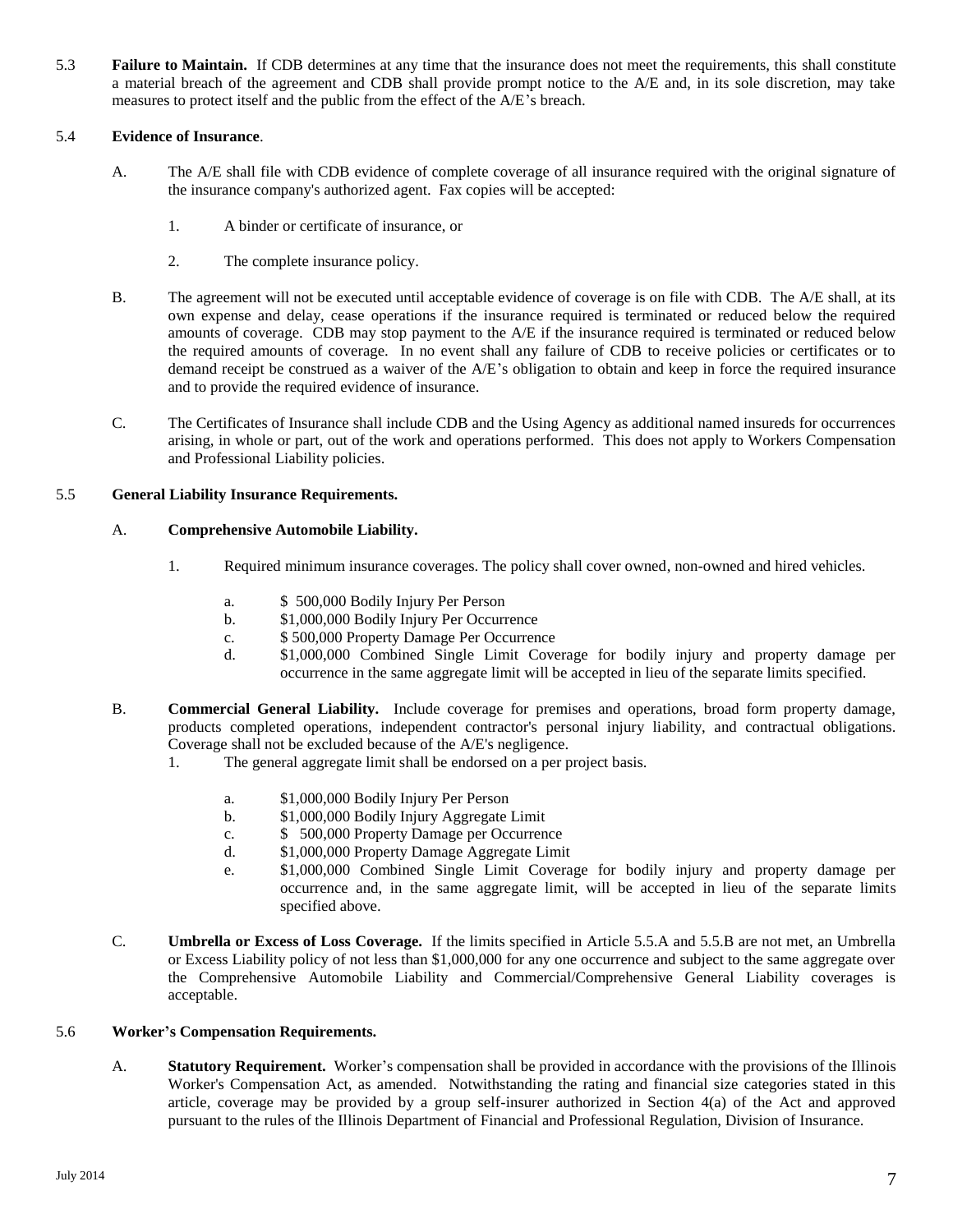- B. The A/E may use a Self-Insured Plan for Worker's Compensation Insurance if the plan is approved by the State of Illinois. For approval, the A/E shall obtain a certificate from the Illinois Industrial Commission, Office of Self-Insurance Administration, Springfield office.
- C. Employers Liability

<span id="page-9-0"></span>

|    | Each accident         | \$500,000 |
|----|-----------------------|-----------|
|    | Disease-policy limit  | \$500,000 |
| 3. | Disease-each employee | \$500,000 |

- D. The worker's compensation insurance carrier, or self insurance service agency where applicable, shall certify that, to the best of its knowledge, the A/E has properly reported wage and workforce data and made premium payments in compliance with Illinois' rates and worker classifications.
- 5.7 **Professional Liability Insurance Requirements.** Professional liability insurance shall cover the A/E against claims the A/E may become obligated to pay arising out of the performance of the A/E under the agreement and caused by any error or omission of the A/E or of any person employed by the A/E, or any others for whom the A/E is liable. The limit amount of the insurance shall be on a per claim basis.
	- A. The required coverage is stated in the agreement.
	- B. If project funding increases, the required coverage amount may be increased by modification.

## **ARTICLE 6 TERMINATION AND SUSPENSION OF THE AGREEMENT**

- 6.1 **Suspension.** CDB may suspend this agreement upon written notice**.** With any suspension of at least 12 months**,** the agreement will be subject to renegotiation. The A/E shall be paid for services performed prior to the suspension plus any reimbursable expenses then due.
- 6.2 **Termination for Convenience.** CDB may terminate this agreement on fifteen (15) calendar days written notice to the A/E for the best interest of the State of Illinois. The A/E shall deliver to CDB all drawings, specifications, reports, models, electronic media and all such other documents to be prepared and furnished by the A/E in the performance of services under this agreement, whether complete or in progress. The A/E shall be compensated for services performed prior to the termination date plus any reimbursable expenses then due and other reasonable and unavoidable non-labor costs. Notwithstanding this, payments for work performed made previous to the termination are based on the assumption that the entire contracted scope of services will be performed. CDB reserves the right to recoup any or all previous payments, and the right to deduct from the payments then or thereafter due the A/E, in order to establish a fair and reasonable amount of final compensation.
- 6.3 **Termination for Funding.** CDB's obligations hereunder shall cease immediately, without further payment being required, in any year for which the General Assembly of the state of Illinois or other legally applicable funding source fails to make an appropriation sufficient to pay such obligation. CDB shall give A/E notice of such termination for funding as soon as practicable after CDB becomes aware of the failure of funding.
- 6.4 **Termination for Cause.** If the A/E fails to perform any of its obligations under this agreement, CDB may, after seven (7) calendar days written notice during which period the A/E fails to perform such obligations, terminate the agreement. This shall be without prejudice to any other remedy CDB may have. CDB reserves the right to recoup any or all previous payments, or deduct from payments due the A/E, then or thereafter, for the cost of correcting such deficiencies with a completing A/E and, including but not limited to, the cost of additional A/E services made necessary by such failure to perform. CDB may take possession of any jobsite facilities, records, etc. and use same to the full extent they could have been used by the A/E. If CDB's expenses in completing the agreement exceed the unpaid balance or the agreement sum, the A/E shall pay the difference to CDB.
	- A. Should CDB terminate the A/E after bidding and prior to completion of the project, CDB shall not waive any claim it may have as a result of errors or omissions, except that the terminated A/E shall not be liable for any changes to the documents made by another A/E contracted by CDB to complete the project.
- 6.5 **Contract Ending Date.** The agreement shall terminate on the contract ending date as shown on Appendix A. Changes to the contract ending date will be done by written modification duly executed by the contracting parties.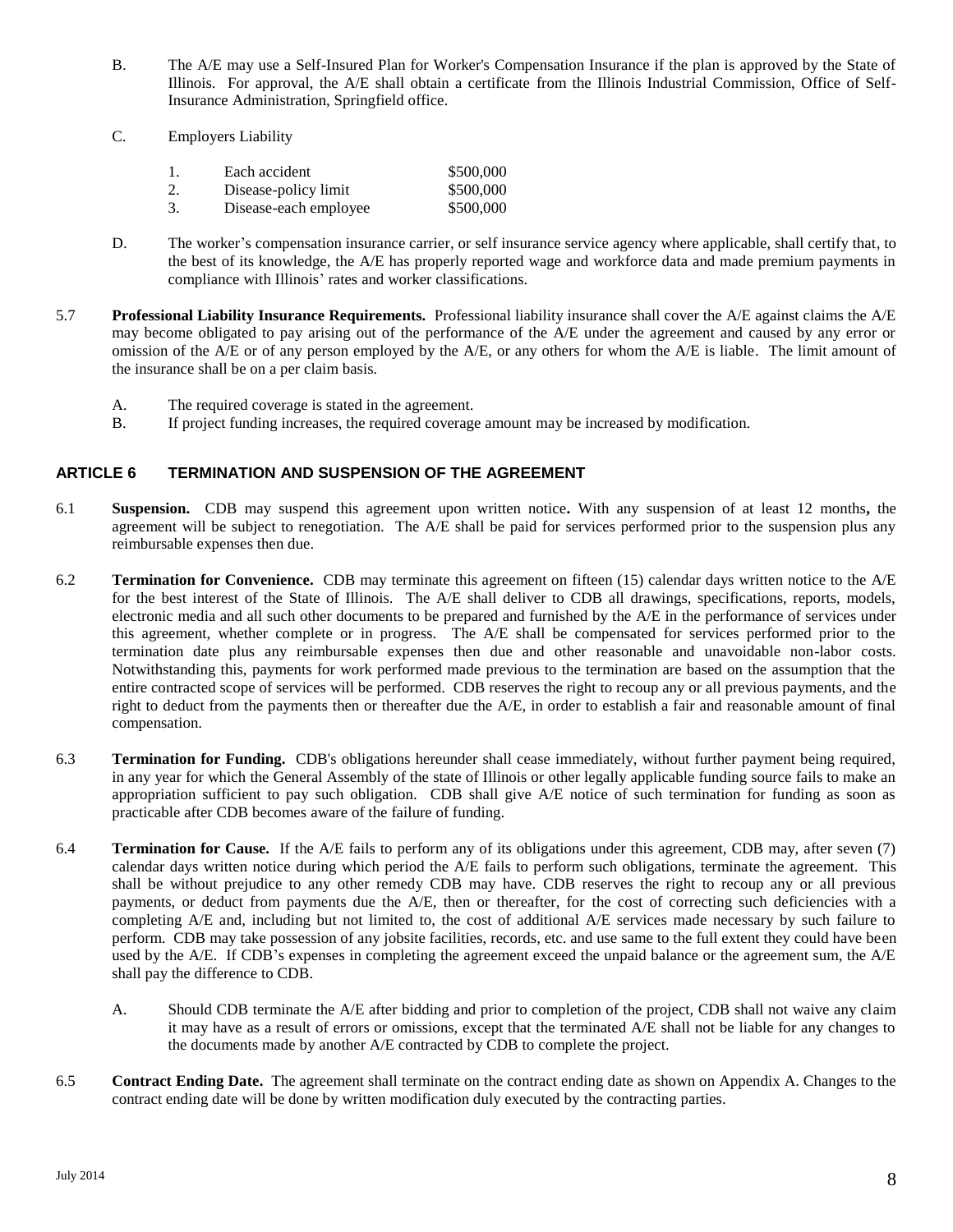#### <span id="page-10-0"></span>**ARTICLE 7 GENERAL PROVISIONS**

- 7.1 **Governing Law**. This agreement shall be governed by the laws of the State of Illinois.
- 7.2 **Severability of Clauses**. It is agreed that the illegality or invalidity of any term or clause of this agreement shall not affect the validity of the remainder of this agreement, and the agreement shall remain in full force and effect as if such illegal or invalid term or clause were not contained herein.
- 7.3 **Waiver of Breach.** The waiver by either party of any breach of this agreement shall not constitute a waiver as to any other breach.
- 7.4 **Written Notice.** Written notice shall be deemed to have been duly served if delivered in person to the individual or member of the firm or to an officer of the corporation for whom it was intended, or if delivered at or sent by certified mail, return receipt requested, to the last known business address of the recipient.
- 7.5 **Obligations Survive.** The obligations or duties imposed upon the A/E under the agreement shall survive any termination or closeout of the agreement.
- 7.6 **Successors and Assigns.** CDB and the A/E each binds itself, its partners, successors and assigns and legal representative to other party hereto and the partners, successors, assigns and legal representative of such other party in respect to all covenants, agreements and obligations contained herein.
- 7.7 **Independent Contractor.** The A/E is an independent contractor and in providing its services under this agreement shall not represent to any third party that its authority is greater than that granted to it under the terms of the agreement.
- 7.8 **Work of other Professional Service Firms and Contractors.** CDB reserves the right to execute other agreements in connection with the project.
- 7.9 **Indemnification.** The A/E hereby agrees to indemnify, keep and save harmless, CDB, the using agency and the State of Illinois and their respective board members, officers, agents and employees, in both individual and official capacities, against all suits, claims, damages, losses and expenses, including attorneys' fees which are the result of an error, omission or negligent act of the A/E or any of its employees or agents arising out of or resulting from the performance of service under this agreement, except where such is due to the active negligence of the party seeking to be indemnified. This provision is applicable to the full extent as allowed by the laws of the State of Illinois and not beyond any extent which would render this provision void or unenforceable.
- 7.10 **Non-Assignment.** The A/E acknowledges that CDB is induced to enter into this agreement by, among other things, the professional qualifications of the A/E. The A/E agrees that neither this agreement nor any right or obligations hereunder may be assigned in whole or in part to another firm, without the prior written approval of CDB.
- 7.11 **Fair Employment Practice.** The A/E agrees in performing this agreement to comply with all statutory employment requirements, including, but not limited to, the provisions of the "Illinois Human Rights Act" (775 ILCS 5/1-101 et seq.) and "An Act to prohibit discrimination and intimidation on account of race, creed, color, sex or national origin in employment under contracts for public buildings or public works" (775 ILCS 10/1 et seq.).
- 7.12 **Record Keeping.** In accordance with 30 ILCS 505/6(I), the A/E shall maintain, for a minimum of five (5) years after the completion of the agreement, adequate books, records, and supporting documents to verify the amounts, receipts, and uses of all disbursements of funds passing in conjunction with the agreement. These records shall be available for the review and audit by the Auditor General. The A/E agrees to cooperate fully with any such audit and shall provide full access to all relevant materials. Failure to maintain the records required by this provision shall establish a presumption in favor of the State for the recovery of any funds paid by the State under the agreement for which adequate records are not available, through some fault of the A/E, to support their purported disbursement.
- 7.13 **Right to Audit.** CDB shall have the right to have access to and audit all of the A/E's records, books, correspondence, instructions, drawings, receipts, vouchers, memoranda and similar data relating to this contract throughout the term and for a period of five years after payment. In addition, CDB or its authorized representative shall have access to the A/E's facilities and shall be provided adequate and appropriate work space, in order to conduct audits in compliance with this article.
- 7.14 **Confidentiality.** The A/E shall keep all information concerning the project confidential, except for communications incident to completion of the project between the CDB, the A/E, using agency, and the assigned contractors, and their independent subcontractors, suppliers, and sub-consultants, and except for publicity approved by CDB and communications in connection with filings with governmental bodies having jurisdiction over the design and construction of the project.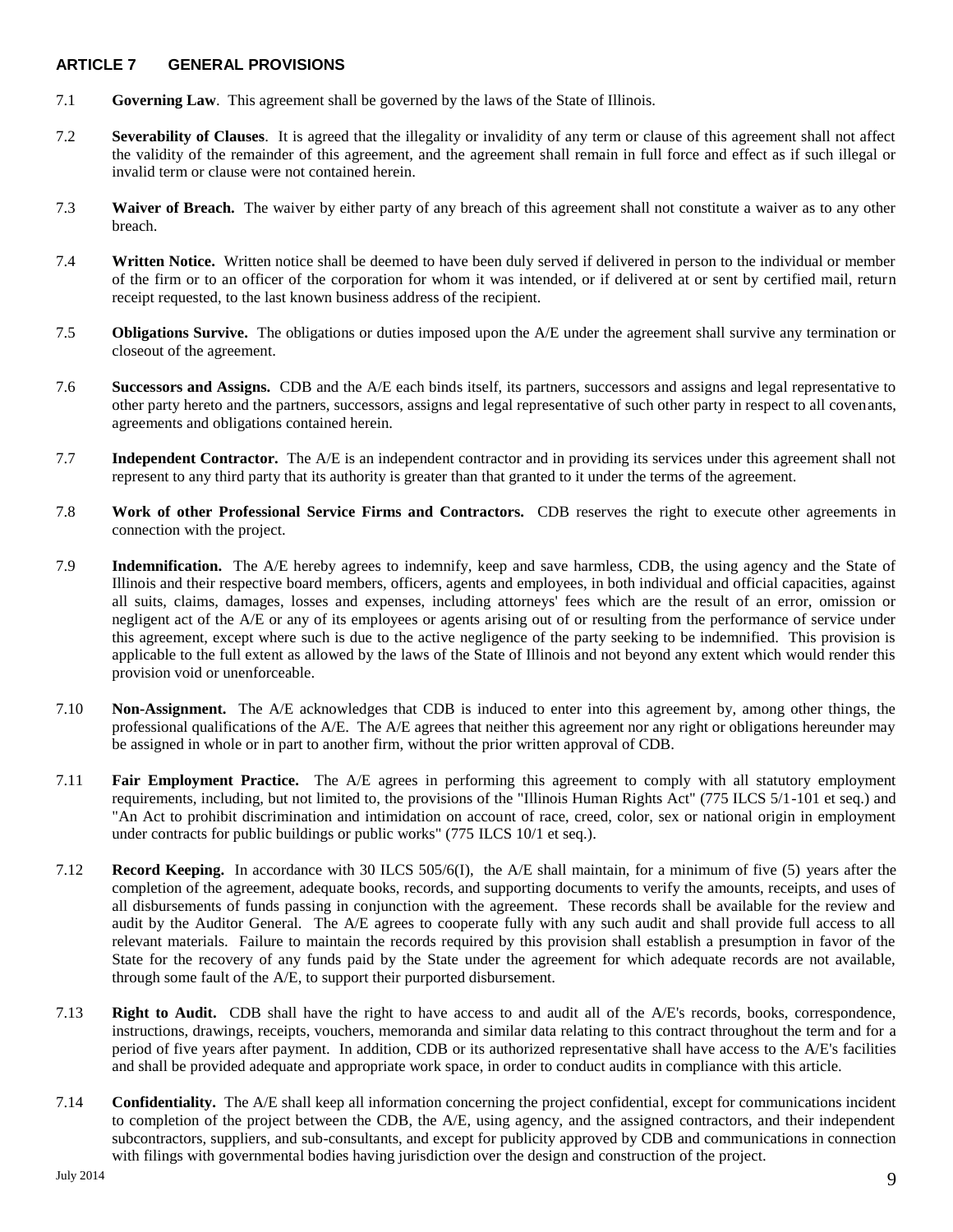7.15 **Cooperation with CDB's Consultants.** The A/E agrees to cooperate with any consultant retained by CDB, but the A/E shall not be contractually responsible for such consultants.

## <span id="page-11-0"></span>**ARTICLE 8 ALTERNATIVE DISPUTE RESOLUTION (ADR)**

- 8.1 **General.** Except as otherwise provided below, CDB will resolve disputes and its decision will prevail unless otherwise removed to a court of competent jurisdiction. Before any party files litigation it shall submit the dispute to ADR, and all parties and their subcontractors or agents who are involved in the dispute shall participate in the ADR. CDB expressly retains all rights under the Articles titled CDB Rights and Responsibilities and Termination and Suspension of the Agreement contained herein. CDB's exercise of its rights shall not be subject to ADR, but disputes concerning amounts due and owing are subject to ADR. Legal rights and remedies of any party that may be provided by law shall not be waived or tolled by participation in ADR, unless otherwise agreed in writing.
- 8.2 **Not a Cause for Delay.** CDB decisions or pending ADR shall not be cause for delay of the work. The A/E shall proceed diligently with the performance of this agreement and in accordance with CDB's decision whether or not the A/E or anyone else has an active claim pending. Continuation of the performance of this agreement shall not be construed as a waiver of any rights accruing to the A/E.

#### 8.3 **Definitions.**

- A. **Dispute:** Any contested claim or matter growing out of the project or CDB's project contracts regarding payment or time for performance, but not including personal injury cases (including worker injuries), vehicle accidents, contractor-subcontractor matters in the nature of lien actions, employment matters, contract suspension or termination, contractor prequalification suspension, or any other action on prequalification.
- B. **Parties:** Parties to a dispute shall be defined broadly to include anyone who may have a stake in the dispute or whose participation is perceived as essential to resolution, whether or not there is a direct contractual relationship. Parties shall also include any other entity holding a contract with CDB whose performance of its contract relates in any way to the dispute or claim.
- C. **ADR:** ADR is a process conducted with the assistance of a neutral person or persons the parties agree is unbiased and qualified to understand the dispute and make the determinations that may be required. Forms of ADR that may be utilized include, but are not limited to, mediation, mini-trials, a dispute resolution board, or resolution through expert opinion, but do not include arbitration or binding decisions.
- 8.4 **Cooperation.** In the event that disputes arise, CDB and the A/E agree to exercise good faith efforts to resolve the matter fairly, amicably and in a timely manner. Litigation shall be considered as a last resort to be employed only when ADR methods fail. At the request of any party to a dispute, regardless of dollar amount, CDB and the A/E agree to cooperate in resolution by first conferring with the other parties and by submitting the matter to ADR. CDB and the A/E agree that ADR shall be a condition precedent to filing a Court action or administrative proceeding seeking economic recovery greater than \$25,000. When ADR is utilized, the A/E and CDB agree to have in attendance a person with actual authority to resolve the dispute. When approval of CDB's Board is required, CDB personnel shall be exempt from the requirement but shall notify all concerned at the earliest possible time when it is apparent the Board approval will be required for ultimate resolution. If the parties to the dispute cannot agree on a form for ADR or a neutral to facilitate the ADR, then CDB shall make the determination and its determination shall be final.
- 8.5 **Sharing Expenses.** All parties to ADR shall share the expense of the neutral equally or on a pro rata basis if agreed. Individuals must bear their own costs such as travel expenses, attorney fees, or fees charged by consultant hired by the individual.
- 8.6 **Subconsultants.** The A/E shall require its subconsultants to agree to and be bound by this provision.
- 8.7 **Confidentiality.** All ADR procedures shall be strictly confidential. Neither statements made during the course of ADR nor documents generated for the purpose of ADR shall be discoverable in any subsequent litigation. In no event shall a mediator or other neutral party engaged to assist in ADR be deposed or called to testify in any subsequent litigation.

#### <span id="page-11-1"></span>**ARTICLE 9 STATUTORY REQUIREMENTS**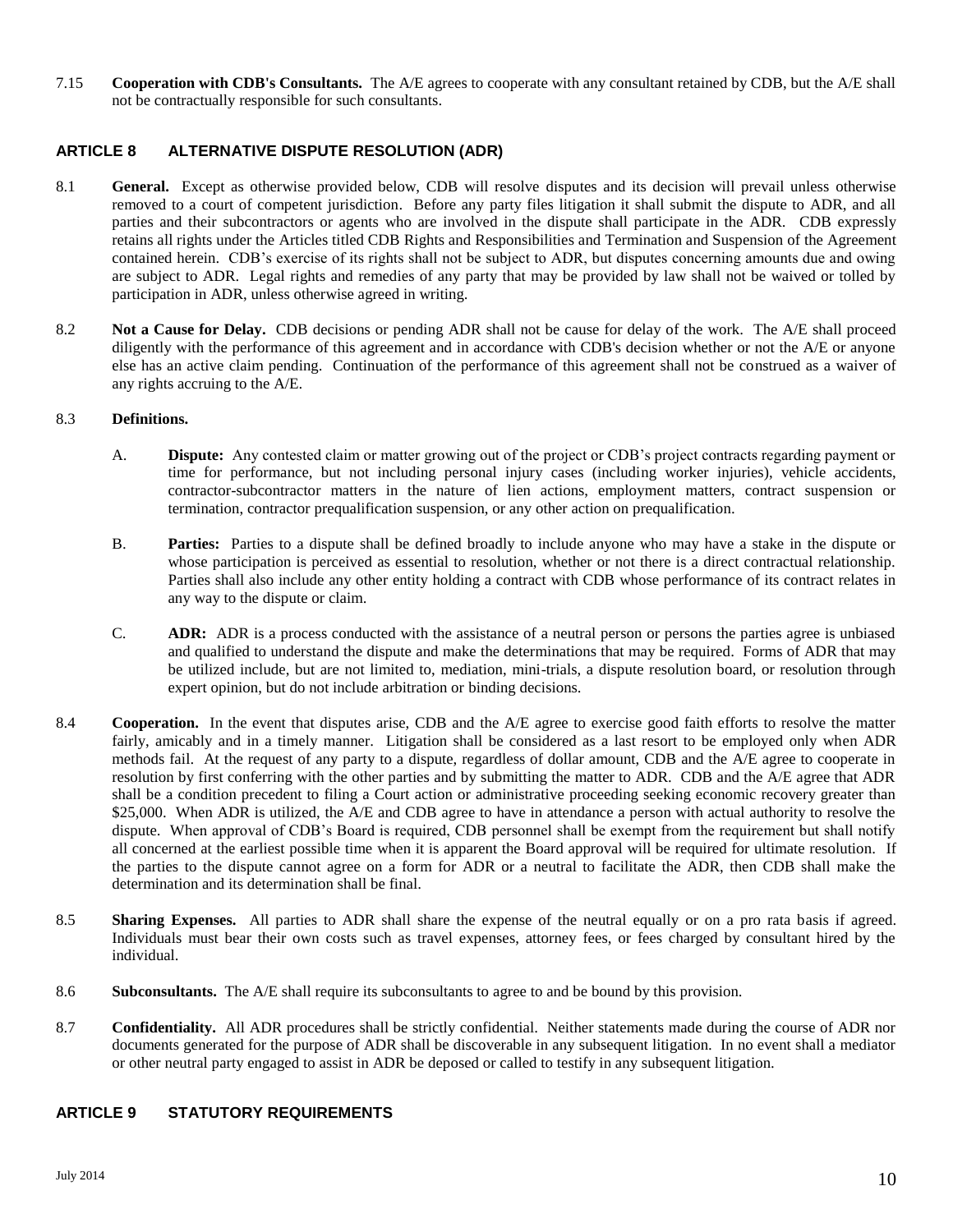- 9.1 **General.** The A/E shall comply with all State and Federal requirements governing the design of the project and this agreement. The A/E, in cooperation with CDB, shall review the project and determine if any of the statutory requirements apply.
- 9.2 **Federally Funded Projects.** Certain projects may be funded in full or in part with federal funds which may have specific restrictions. On federally funded projects, standards of the federal agency may supplement or take precedence. Special requirements for individual projects will be provided by the CDB PM.

## **ARTICLE 10 GENERAL SERVICES**

- 10.1 **General.** The A/E shall provide the services indicated herein in accordance with the terms and conditions of the agreement.
- 10.2 **Design Criteria and Policies.** CDB has adopted certain design policies in force at the time of execution of this agreement that shall be incorporated into the A/E's basic services. A/E shall comply with all applicable design policies and submission requirements as set forth in the CDB Design and Construction Manual.
- 10.3 **Meetings.** The A/E shall be in attendance at, and record minutes of, all meetings required by this agreement throughout the course of the project as set forth herein. A/E shall distribute copies of meeting minutes to participants and other interested parties as directed by the CDB PM within seven (7) calendar days. A/E consultants shall attend each meeting as appropriate or as requested by the CDB PM.
	- A. Orientation / Fee Negotiation
	- B. Design Submittal Review(s)
	- C. Pre-Bid
	- D. Pre-Construction
	- E. Construction Pay/Progress
	- F. Substantial Completion
	- G. Final Acceptance
- 10.4 **Monthly Progress Reports.** The A/E shall submit monthly progress reports of design/construction activities to the CDB PM. Failure to submit monthly reports may result in delay to A/E's progress payments. The report shall include:
	- A. Activities completed and items pending since last report.
	- B. Projected progress.
	- C. Comparison of schedule and actual progress.
	- D. Decisions or information required.
- 10.5 **Site Surveys.** The A/E shall be required to provide or obtain surveys essential to the design and construction of the project as a basic service. A/E is responsible for obtaining its own benchmarks, location of utilities and topography information for establishing building and site improvements locations.
- 10.6 **Utility Agreements.** The A/E shall review each agreement between a public utility and the using agency to confirm that the proposed utility service capacity, equipment, entrance location(s) and routing path has been provided to meet the requirements of the project design. The A/E shall include all utility costs in the Proposed Project Cost Budget (PPCB) form at 100% design submittal.
- 10.7 **Permits.** When specifically directed by CDB, prior to the bidding phase, the A/E shall provide the local authority (or authorities, where more than one local authority has jurisdiction) with sufficient design documents as it may require for purposes of review and/or issuance of general building permits. A/E shall provide CDB with all review correction notices or comments issued by the local authority. When directed by CDB, A/E shall make corrections to the documents and resubmit to the local authority for review and/or issuance of permits.

A/E shall design to the standards necessary to receive permits from municipal, state and federal agencies having jurisdiction over any aspect of the project. (EPA, IEPA, Army Corps of Engineers, Water Reclamation Districts, etc.), and shall be responsible to submit for and obtain such permits.

- 10.8 **Application of Professional Seals.** Final technical reports and all bidding documents shall contain a legible seal, signature, date and license expiration date of the architect, structural engineer or professional engineer responsible for the document or under whose supervision the document was prepared.
	- A. Drawings, including record drawings, shall be sealed in the prescribed manner above.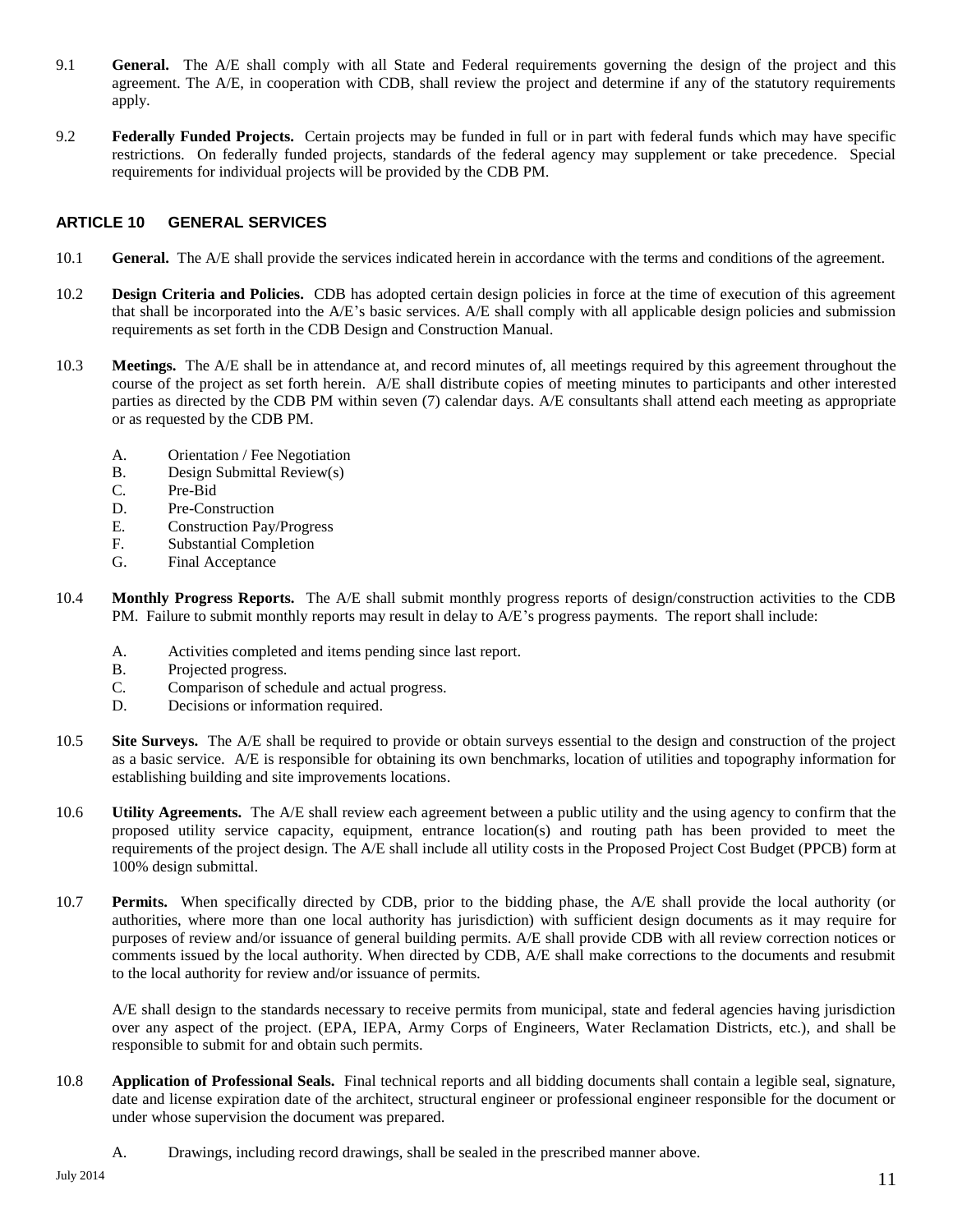- B. For project manuals and technical reports the seal shall be provided by the design professional responsible for the overall coordination of the project. If more than one design professional has responsibility for portions of the work, additional seals may be provided on the cover, or on a separate signature sheet immediately following the table of contents.
- <span id="page-13-0"></span>C. CDB will waive the requirement for professional seal for asbestos abatement projects prepared by a Certified Industrial Hygienist (CIH), providing the CIH binds a copy of its valid IDPH issued license in the Project Manual immediately after the Table of Contents and provides two additional copies of the license to the CDB PM.

## **ARTICLE 11 PROJECT BUDGET AND ESTIMATING**

#### 11.1 **Project Budget.**

- A. The project budget is the total funding available for the project. Any changes to the project budget will be issued in writing by the PM. The construction budget indicated on Appendix A is the funds available for construction. The Design Budget indicated on Appendix A represents ninety percent, (90%), of the construction budget. The Base Bid design cannot exceed the design budget unless authorized in writing by CDB.
- B. The A/E shall use the Proposed Project Cost Budget form (PPCB), to show the distribution of the project costs.
- 11.2 **Contingency Budget.** Ten percent, (10%), of the construction budget shall be set aside for the project contingency. When appropriate, CDB may permit the base bid to be designed up to 95 percent of the construction budget for selected projects.
- 11.3 **Alternate Bids.** The A/E shall prepare the bidding documents to include all elements of the work. When the base bid design clearly exceeds the design budget, the A/E shall evaluate the components of the design and move any portion not essential to the function of the project to an alternate bid. All alternate bids shall be clearly identified on the PPCB form.
	- A. Alternate bids may not be included in the project without permission of the PM.
	- B. The A/E shall develop in conjunction with the using agency and the PM, an order of priority to be used in awarding alternates.
	- C. When the base bid design fully accomplishes the scope of work, alternate bids that enhance the base bid qualifies for additional service compensation.
	- D. CDB may negotiate an adjustment to the construction phase services fee for services not rendered as a result of not awarding any alternate.
- 11.4 **Estimates.** Estimates of probable construction costs shall be prepared at each stage of the project design phase. The A/E shall submit these estimates with each review submittal. Itemized and detailed final estimates incorporating all addenda are required prior to the bid opening. CDB reserves the right to cancel the bid opening if the estimate is not submitted prior to the bid opening. The A/E shall be responsible for all costs incurred including re-bidding for failure to comply with the provisions of this Article.

#### **ARTICLE 12 DESIGN PHASE**

#### 12.1 **Programming.**

- <span id="page-13-1"></span>A. A project scope statement will be supplied by CDB for projects with a simple or well-defined scope. The scope may contain background and justification for the project and quantification of work items contained in the project. The project scope statement will define the project budget.
- B. For new construction and major rehabilitation projects, CDB may provide a program statement describing proposed program activities, space requirements, and equipment needs.
- C. In the event a program statement is not provided by CDB and programming is required from the A/E, it will be considered as an additional service with compensation negotiated.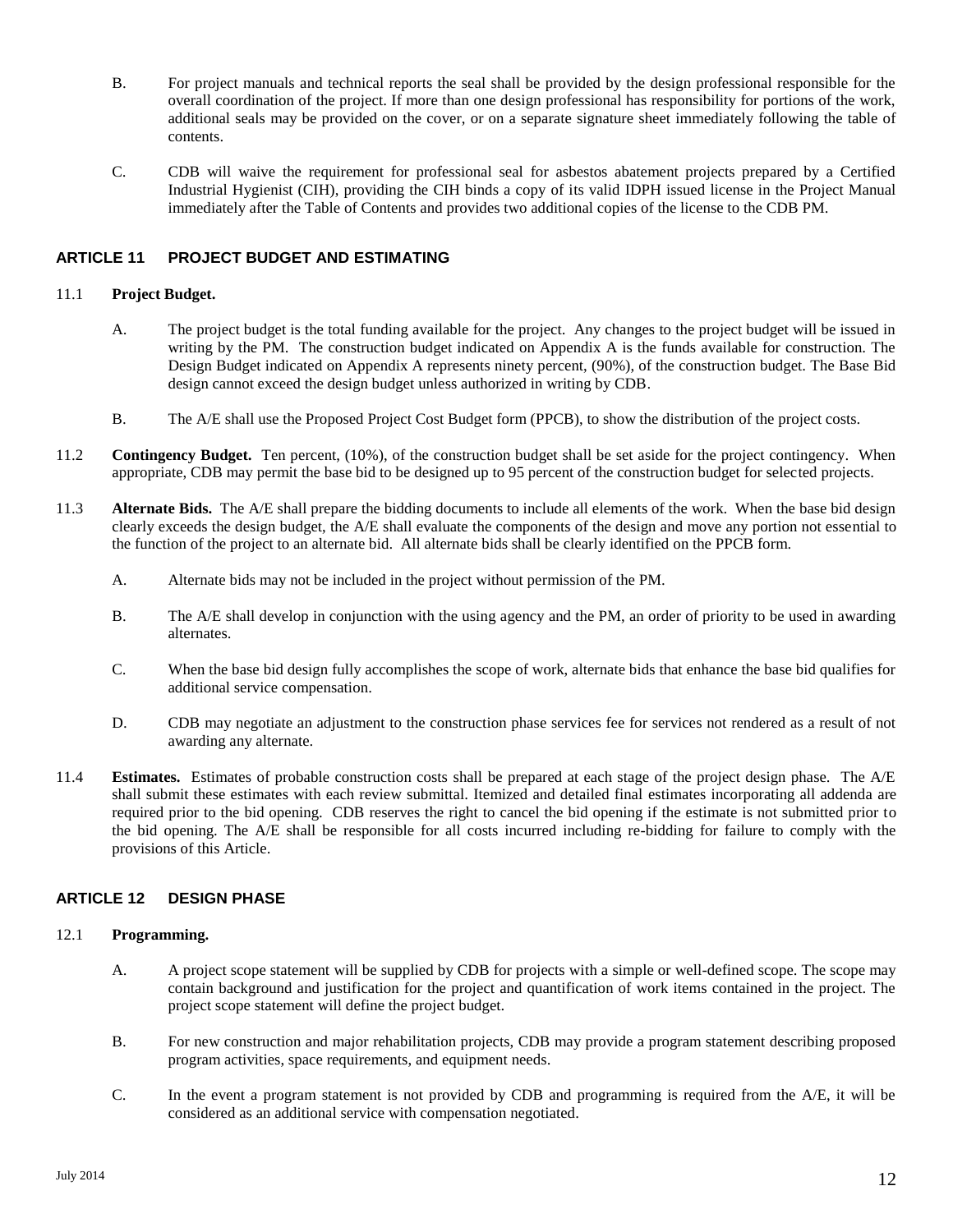- 12.2 **Moveable Equipment.** The responsibility for specifying, purchase and installation of moveable equipment is that of the using agency and the Department of Central Management Services.
	- A. The A/E shall cooperate by providing the using agency with dimensional, color finish, etc. information necessary to specify any equipment not included in the CDB project.
	- B. A/E will be compensated with Additional Services for any design and specification related to moveable equipment requested by CDB beyond that described above.
- 12.3 **Telecommunications Equipment.** Telecommunications or radio equipment for State facilities generally falls under the jurisdiction of the Division of Telecommunications, Department of Central Management Services. The PM and using agency will instruct the A/E when/where outlets, conduits, wiring, etc. are to be included in the CDB project. Coordinate with Utility Company and other agencies.

#### 12.4 **Program Analysis.**

- A. Review and coordinate the data contained in the project scope statement, consult with designated representatives of CDB and the using agency when required and visit the project site to obtain a thorough understanding of the existing conditions and the project.
- B. Provide a program analysis report containing the coordinated project scope supplemented by all other information necessary to form a complete basis for the project design. Including field verification of any information provided by CDB and the Using Agency.
	- 1. For remodeling projects, A/E shall provide a statement of the status of asbestos inspections and/or abatement. The A/E shall review the asbestos inspection report and/or management plan, where available, and note any possible disturbances of asbestos-containing materials as a result of the project. Provide a listing of the type and quantity of materials tested positive that will be disturbed. Note also, any materials listed as "assumed" to be positive for containing asbestos and indicate the quantity of samples proposed to be taken and sampled to verify the assumed condition. CDB Form 9 as provided in the CDB Manual for Statewide Asbestos Surveys (most current edition) is an acceptable format for this purpose.
	- 2. Opinion of probable construction costs including asbestos abatement in scope itemization format. Include CDB CAF (3.0%), and 10% contingency budget.
	- 3. Estimated duration of project construction schedule including asbestos abatement.
- C. Resolve, in consultation with CDB and the using agency, any discrepancies in the project scope or budget prior to proceeding to the applicable design phase as set forth in the project schedule as indicated on Appendix A of the agreement.

#### 12.5 **Schematic Design.**

- A. Based on the program analysis, A/E shall prepare up to three (3) design studies for review and consideration by CDB and the Using Agency. Design studies may include written descriptions and alternatives, drawings and other documents as appropriate.
- B. Cost estimates for each schematic design study shall be provided.
- C. Upon review and comment of the schematic design by CDB and the Using Agency, the A/E shall proceed to the applicable design level for one of the proposed designs as modified by any comment during the review.

#### 12.6 **Design Development.**

- A. Prepare design development submittal based on the program analysis and accepted schematic design if included in the agreement. Submittal shall illustrate the resolution of all building and site elements.
- B. A/E shall not proceed beyond design development phase until provided with a written statement properly endorsed by CDB and the using agency signifying acceptance of the proposed design. Acceptance statement shall include all agreed upon revisions to the design submitted.

#### 12.7 **Bidding Documents.**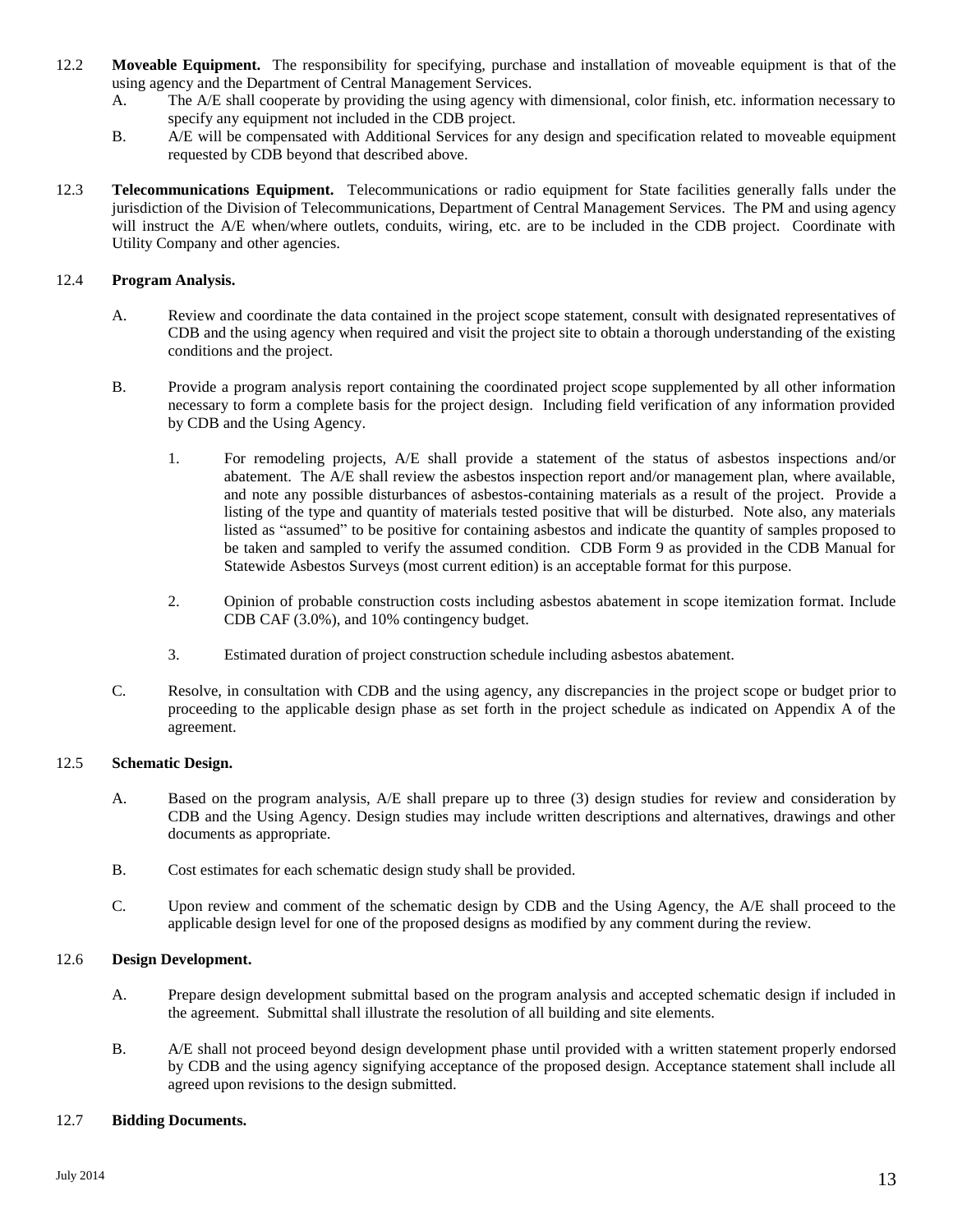- A. Prepare bidding documents consisting of Project Manual, Bid Form(s), and Drawings based on the accepted design development submittal, including all agreed upon revisions, in a form suitable for public bidding of contracts in conformance with the Illinois Procurement Code, and CDB Rules and Regulations.
- B. Documents shall be submitted and reviewed at the stages of completion as set forth in Appendix A. Each submittal will contain, (at a minimum) the Project Manual, Drawings, detailed cost estimate and PPCB form.
- C. Additional information to be submitted to the CDB by the 100 percent bidding documents submittal includes the final code analysis/regulatory review action checklist, copies of all permits and approvals, proposed list of critical work, explanation of factors used in determining specified construction duration and executed utility agreements, as applicable.

#### 12.8 **Review Process.**

- A. Submit documents for review as required by the agreement. The A/E shall provide up to ten (10) sets of review documents for CDB and using agency for each review. CDB shall reimburse A/E for additional review sets.
- <span id="page-15-0"></span>B. Following the reviews, the A/E shall respond to the PM in writing to all review comments and questions within 14 calendar days.

## **ARTICLE 13 BIDDING PHASE**

- 13.1 **General.** All bidding documents require the approval of CDB prior to the A/E printing and distributing documents to the public. Upon approval, the A/E shall sign, seal and date all drawings and the project manual with the same date. Dates shall reflect the most recent state of completion.
- 13.2 **Official Advertisement for Bids.** The Illinois Procurement Code 30 ILCS 500/1 requires that contracts shall be advertised at least fourteen (14) calendar days before the bid opening. The  $A/E$  shall provide type of contract(s) to be bid and estimate information necessary for the advertisement to the CDB PM.
- 13.3 **Document Distribution.** The reproduction and distribution of bidding documents is the responsibility of the A/E. The A/E shall maintain an accurate record of all vendor provided printing costs. "In-House" printing of bid sets is permitted when included in the agreement.
	- A. The A/E shall distribute bid documents to all interested bidders, subcontractors, suppliers, etc.
	- B. Plan holders shall make a reasonable plan deposit, (as determined by the A/E with PM concurrence), or be a member of a non-cash deposit program in accord with the advertisement for bids. The A/E shall comply with all CDB supported non-cash deposit programs. The plan deposit may be cash or company check. Plan holders that return bidding documents within forty-five (45) calendar days of the bid opening shall have their deposit returned to them. The A/E will return the deposit within 10 days of receipt of bidding documents if the plans are in good reusable condition. The contractors awarded the work shall not be required to return their bidding documents but their deposits shall be returned to them. An accurate record of all deposits shall be kept by the A/E and submitted to the PM. All deposits not returned shall be credited to the A/E printing reimbursable account and reported with the A/E's regular pay requests.
	- C. Plan holders shall not be charged handling and postage to obtain bidding documents for the number of sets included in Appendix A of the agreement. Additional sets above the number listed in Appendix A shall be a reimbursable to the agreement. Postage to return documents shall be at the plan holder expense.
	- D. The following individuals and offices shall receive the bidding documents, or portions of the bidding documents as directed by the project manager. These individuals and offices shall be listed on the plan holder lists.
		- 1. Dodge Plan Rooms. The A/E shall send one complete set of bidding documents to the F.W. Dodge Corporation Plan Room in Springfield, IL. Projects located in the northern region shall also be filed at the Chicago office. Projects located in the southern region shall also be filed at the St. Louis Area office.
		- 2. Other Plan Rooms. All participating plan rooms are listed on the CDB Website under Procurement Opportunity Information, General Bid Information.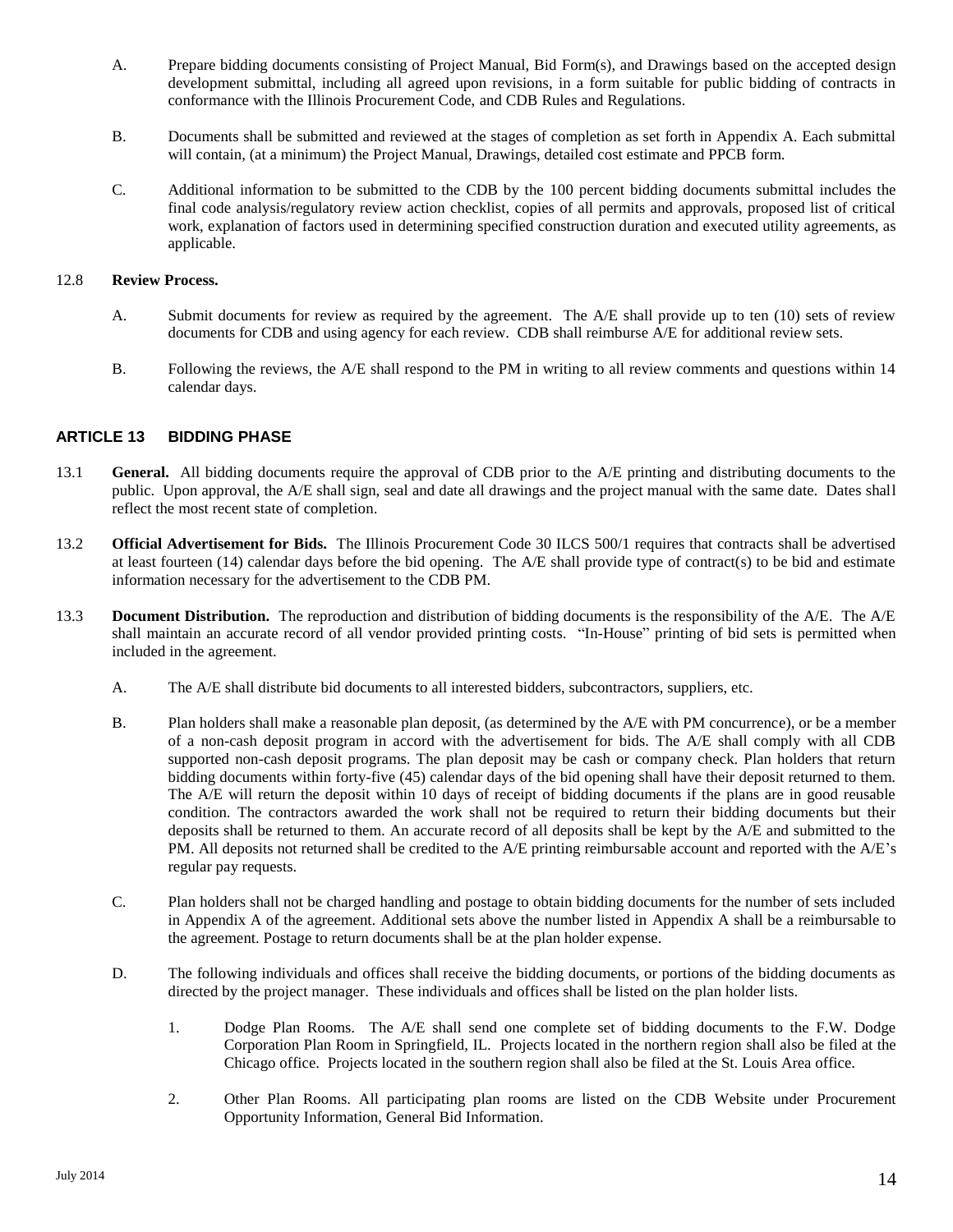- 3. CDB Offices. Bidding documents shall be distributed at the time of public distribution to various CDB personnel and sections as listed below:
	- a. PM one set of bidding documents, PPCB, plus detailed estimate.
	- b. CDB Fair Employment Practices Technician one project manual
	- c. Construction Technician one printed set of bid drawings along with one set of drawings and project manual on compact disk (CD).
	- d. CDB Contracts unit one project manual, detailed estimate and PPCB.
	- e. CDB Bid Receiving Office (other than Springfield) one project manual, and PPCB plus one detailed estimate.
- 4. Using Agency. Two sets of bidding documents.
- 13.4 **Plan Holder Lists.** Periodically, the A/E shall submit the list of plan holders, including address, telephone number, and  $contract(s)$  the plan holder intends to bid to the PM. A list of plan holders shall be submitted to the PM for verification of contractor's pre-qualification no later than seven (7) calendar days prior to the bid opening date. A/E shall submit a final list of plan holders to the PM and CDB Bid Officer on each day bids are received.
- 13.5 **Addenda.** The A/E shall prepare all required addenda.
	- A. All addenda, including all revised drawings and sections, must be approved by the PM prior to distribution. A/E shall allow sufficient time for CDB review and acceptance of each addendum.
	- B. Plan holders, CDB and the using agency shall receive copies of all addenda.
	- C. Pre-bid conference minutes and bid tabulations are not to be issued as addenda.
- 13.6 **Bid Openings.** The A/E shall attend all bid openings for the project unless specifically excused by the PM.
	- A. A/E shall provide bid results to all parties that require the information. CDB will provide A/E with one set of bid tabulations at the bid opening. In the event the PM excused the A/E from attending the bid opening, the PM will telefax the bid tabulations to the A/E.
	- B. For projects that have a coordinating contractor, A/E shall provide the assigned contractor bid tabulations to the coordinating contractor bidders within two (2) business days. These bid tabulations are to be issued for informational purposes only and shall not be issued as an addendum.
- 13.7 **Bid Analysis.** A/E shall provide assistance to CDB to identify the apparent successful bidder or bidders.
	- A. Review all product substitutions submitted in accordance with procedures set forth in Standard Documents for Construction and provide CDB with a written recommendation to accept or reject the proposed substitution.
	- B. Review all unit prices submitted and provide written recommendation or rejection.
	- C. Bids submitted that fail to acknowledge all addenda issued shall be reviewed. A/E will be requested to attest that, in the A/E's opinion, the addenda not acknowledged is, or is not, work related for that particular contract.
	- D. Bids submitted that contain additional verbiage applied by the bidder shall be reviewed. A/E will be requested to attest whether, in the A/E's opinion, the additional verbiage does or does not constitute a qualifying statement.
	- E. When lowest bid received differs substantially from all other bids received, A/E shall contact the low bidder and review the bid as it pertains to the requirements of the project. Report findings to the CDB Project Manager in writing.
	- F. When single bids are received, A/E shall provide the CDB Project Manager with a written explanation of all efforts used to obtain bidders and include an informed opinion addressing the suspected reason(s) a single bid was received.
- 13.8 **Contract Award.** CDB will notify the A/E and all successful bidders of our intent to award a contract by copy of the Notice of Award (NOA) letter.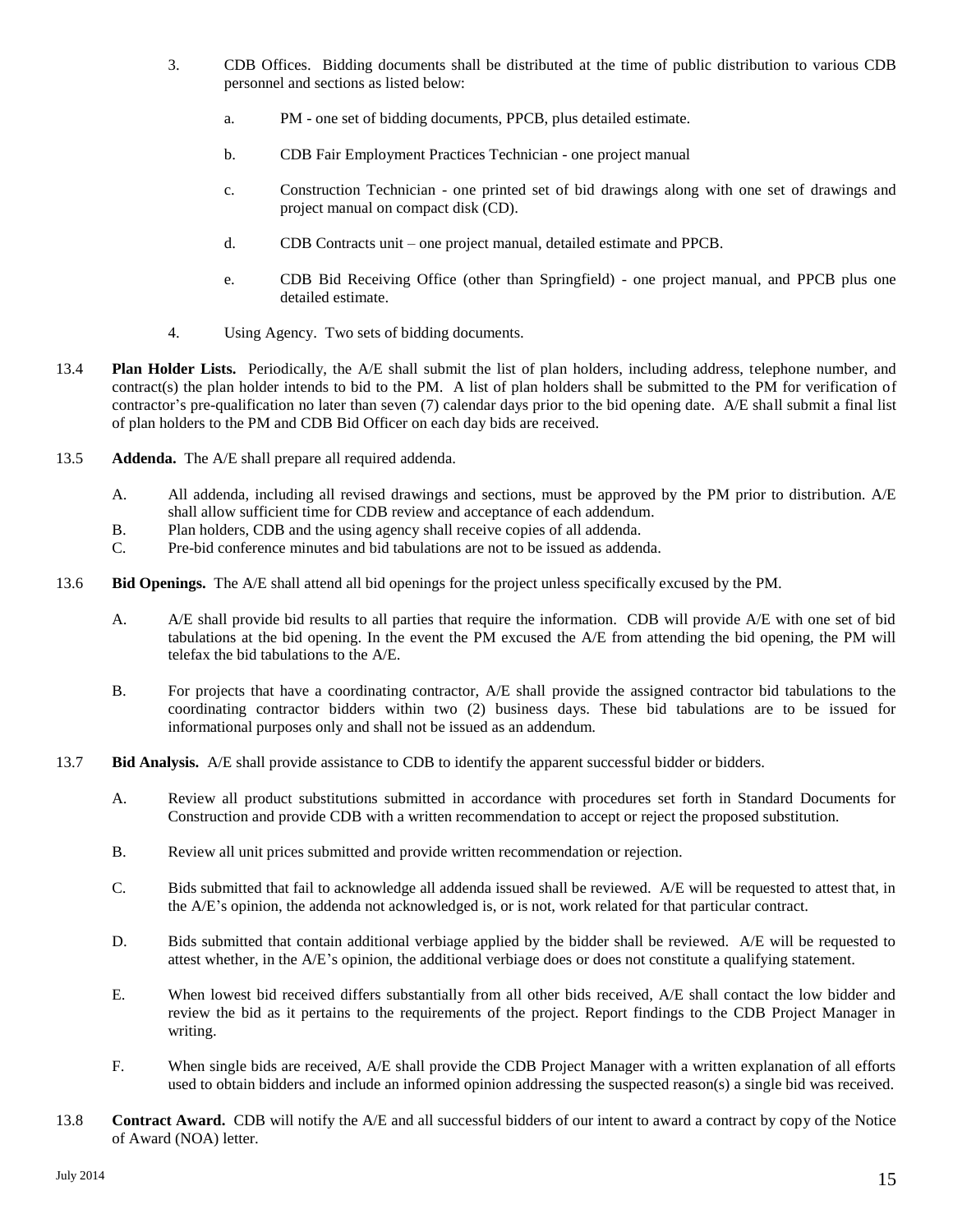13.9 **Presumption of Award.** A/E shall not discuss with bidders, news media, etc., any presumption of award until the award is decided by CDB.

## <span id="page-17-0"></span>**ARTICLE 14 CONSTRUCTION PHASE**

- 14.1 **General.** The A/E shall perform administrative duties during this phase of the project.
- 14.2 **CDB's Representative.** The A/E shall consult and advise CDB and act as CDB's representative as provided in the Standard Documents for Construction and herein. CDB's instructions to the contractors may be issued through the A/E who shall have authority to act on behalf of CDB to the extent provided in this document and the Standard Documents for Construction.
- 14.3 **Construction Documents.**The A/E shall issue documents stamped and dated "Issued for Construction" to the contractors. A/E shall include all addenda issued during bidding within the documents.
	- A. Each contractor will receive construction documents in quantity as determined by CDB up to a maximum of six sets. The contractor may purchase additional sets for a charge to cover reproduction and handling.

#### 14.4 **Contractor Submittals / Shop Drawings, Product Data, Samples.**

- A. A/E shall review and monitor all required submittals for timeliness and conformance with the contract documents and project schedule. A/E shall review and respond to submittals within 14 calendar days.
- B. Each submittal shall be stamped, dated, and either initialed or signed by the reviewer. The reviewer shall provide clear instruction to the contractor of any corrective action to be taken.
- C. The A/E shall only review those materials and equipment specified in the contract documents. The A/E shall not make changes in the contract requirements through the review of submittals. The contractor may not submit and gain approval of material substitutions through the shop drawing review process.
- D. If in reviewing the submittal the A/E determines that contract changes are required, notify the CDB PM and request approval of the required changes prior to returning the submittal to the contractor.
- E. No activity requiring review of submittals shall be commenced without A/E approval. The A/E shall notify the contractor to cease the activity until approval is obtained. The contractor shall be liable to replace any work that is not in compliance with the subsequently reviewed submittal.
- F. The contractors are responsible for any applicable licensing with the appropriate authority in accordance with the Contractor Licenses Section of the Standard Documents for Construction. The A/E shall receive and review all applicable licenses prior to that contractor or tradesman commencing any work. Evidence of proper licenses shall be forwarded to the CDB PM. The A/E shall not knowingly allow any work to commence or accept any work installed by a non-licensed firm or tradesman where licenses are required.
- 14.5 **Contractor's Schedule of Values (CSV).** The A/E shall review the CSV form for each contractor to ensure each item of work required for the contract is indicated and all values are expressed in separate line item costs for material and labor prior to any contractor making application for payment.
	- A. The Standard Documents for Construction requires that a percentage of the work be performed by the contractor's own forces. The A/E shall reject any contractor's schedule of values that does not comply with this requirement.
	- B. The A/E and CDB must approve all changes to the CSV subsequent to the initially approved document.
- 14.6 **Construction Schedule.** The A/E shall review the schedule for conformance with the contract requirements.

#### 14.7 **Contractor Stored Materials.**

- A. The A/E shall attest to the existence of any stored materials, its protection and identification in accordance with the Contract Documents by initialing the appropriate item on the Stored Material Log, (SML).
- B. CDB will compensate the A/E for travel and review time to inspect off-site stored materials at the hourly billable rate for on-site representative up to a maximum of eight (8) hours total. A/E is not required to inspect materials stored at any location which cannot be inspected within this compensation limit. A/E shall reject contractor requests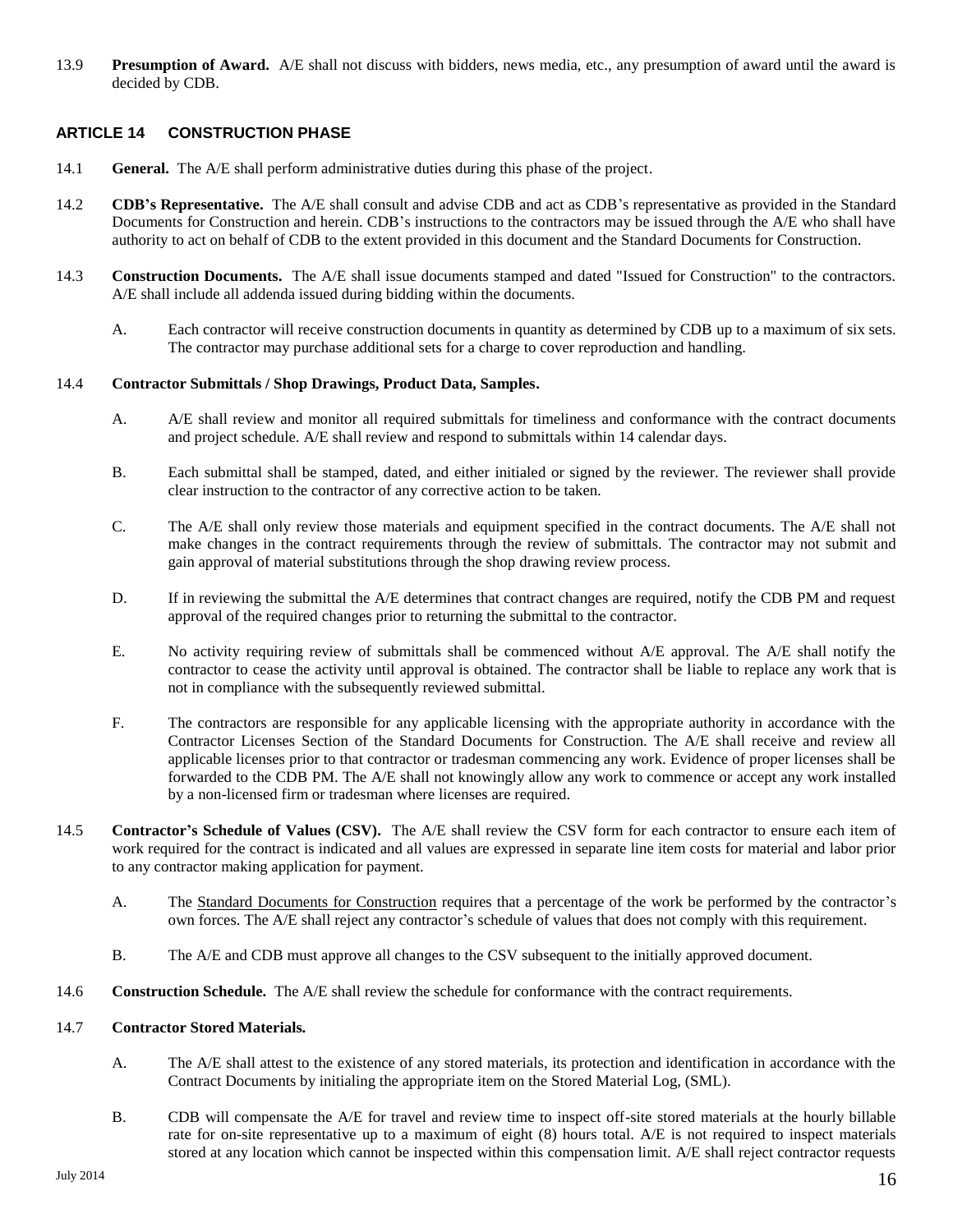for stored material inspection and payment until such time the contractor moves the material to a location within the compensation limit.

14.8 **Interpretations.** When requested by CDB or a contractor, the A/E shall provide interpretation of the contract documents. A/E shall prepare and distribute supplementary drawings, specifications and instructions as necessary to communicate the interpretation. A/E shall expedite all interpretations in such a manner as to not adversely affect the project schedule or sequence of work and to avoid the potential for a claim by the contractor.

#### 14.9 **Claims and Disputes.**

- A. A/E shall record any observed occurrence or work that might result in a claim for a change in contract time or amount. Any disputes or claims shall be referred directly to the CDB PM. A/E shall enter the claim or dispute into a claims log and provide a current copy of the log to CDB at each monthly progress/pay meeting.
- B. A/E shall review each claim or dispute, including documentation of any time, money or other expenditure made in connection with it. A/E shall provide a written response, interpretation and recommendation for resolution to the claimant and CDB. CDB shall make a final determination on all disputes unless removed to ADR and/or the Courts.
- C. While work is in progress, A/E shall observe, measure and verify costs incurred that are related to the dispute. Immediately notify the CDB PM if additional on-site representation is required to monitor the disputed work.

## 14.10 **Change Orders.**

- A. Only the CDB PM can authorize the A/E to prepare a Request for Proposal/Change Order (RFP/CO). The A/E shall prepare an RFP/CO for each contract affected by the proposed change.
- B. The A/E shall prepare each RFP/CO including supplemental drawings and/or specifications to fully describe the change in the work. When requested by the CDB PM, the A/E shall submit a cover letter to the change order package explaining the need for the contract change.
- C. The A/E shall review the contractor's proposal for completeness and conformance with the RFP/CO and contract documents. Where change orders require additional clarification or additional back-up, the A/E shall obtain such information from the contractors prior to forwarding the change order package to CDB.
- D. The A/E shall recommend issuance of a change order to CDB. Recommending issuance shall mean that the A/E has reviewed all quantities, prices and other data in the contractors' proposal and has found such to be reasonable and in conformance with the provisions of the Contract Documents.
- E. When applicable, the A/E shall be responsible for obtaining the signatures of the coordinating contractor and using agency representative prior to forwarding the change order package to CDB.
- F. When requested by CDB, the A/E and any consultants shall be required to attend Board meetings to explain any change orders presented for Board approval.
- 14.11 **Contractors' Record Drawings.** The A/E shall observe the contractors' record drawings at intervals appropriate to the construction, or not greater than every thirty (30) days. Notify CDB of any contractor's apparent failure to maintain up-todate records in accordance with the contract documents.
- 14.12 **Periodic Site Visits.** As a basic service of this agreement, the A/E shall make periodic site visits as set forth herein and as reasonably necessary in accordance with the complexity of the contracted work and the scheduled construction activities. The A/E shall observe the construction operations and report on the progress and quality of the work being performed to determine, in general, that the work is proceeding in accordance with the approved construction schedule and that the materials, finishes and workmanship are in accordance with the contract documents.

The A/E is required to conduct periodic site visits when contractors are present on the site and installing their respective trade work. Site visits shall be made by appropriately experienced personnel with specific knowledge of the requirements of the project as designed and specified. Unless otherwise agreed, minimum site visits shall be as set forth below for each trade contract included in the project through substantial completion providing sufficient work is being performed. When minimal work is being performed, the A/E may make one all-inclusive project site visit in addition to the services provided in Article 14.1 B.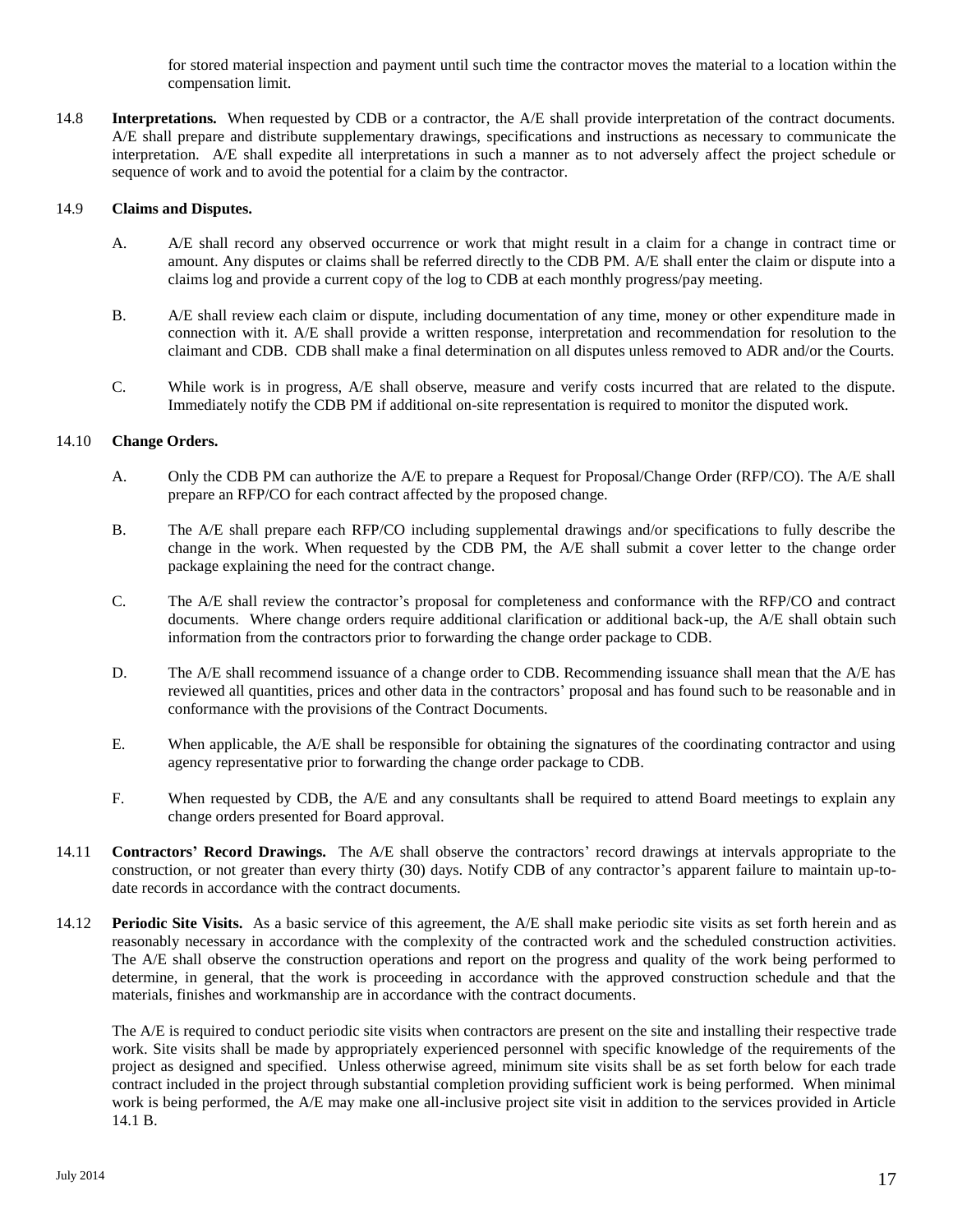| <b>Fee Group</b> | <b>Combined</b><br><b>General</b><br>Work | <b>Combined MEP Work</b> |
|------------------|-------------------------------------------|--------------------------|
| $1$ (R or N)     | 2 visits/month                            | 4 visits/month           |
| 2(RorN)          | 2 visits/month                            | 2/visits/month           |
| 3(RorN)          | 1 visit/month                             | 1/visit/month            |

- A. Combined General Work shall include demolition, civil and structural work. Combined MEP Work shall include mechanical, electrical, and plumbing systems work including, derivative specialty systems such as temperature control, building automation, fire alarm etc.
- B. Payment and Pay/Progress meetings are a basic service and are not compensable as a reimbursement expense, but are permissible in fulfilling the requirements of Article 14.12 providing:
	- 1. Contractors are present on site and installing their respective trade work.
	- 2. Observation is provided by appropriately experienced personnel with specific knowledge of the requirements of the project.
	- 3. Observation reports are filed in accordance with Article 14.14.
- C. CDB shall be notified immediately if, in the A/E's opinion, the materials, finishes and/or workmanship does not conform to the contract documents, requires special inspection or testing (beyond the specified requirements), or has been disapproved or rejected by the A/E.
- D. The A/E and the contractor shall be liable for the replacement and/or any damages incurred as a result of knowingly permitting non-specified material, or otherwise non-conforming work to be incorporated into the project.

#### 14.13 **On-Site Representative.**

- A. When included in the agreement as a reimbursable service expense, the A/E may provide one or more representatives on-site to facilitate the progress of the project and report on special conditions and critical installations as delineated herein. The duties of the on-site representative are exclusive of Article 14.12 and are limited to:
	- 1. Observe installation of critical systems or components as set forth in Article 15.
	- 2. Observe and verify installed quantities of material specified in the project as an allowance.
	- 3. Observe specified field tests and CDB approved special testing recommended by A/E as a result of observations provided in Article 14.13.
	- 4. When specifically requested by CDB, or by a contractor with CDB concurrence, provide field clarification of document interpretations issued in accordance with Article 14.8.
	- 5. Observe, measure and verify costs incurred by contractors related to any disputes or claims.
	- 6. Prior to commencing the construction phase, A/E shall submit the name, resume', and DWE for each proposed on-site representative to the CDB PM for approval. CDB shall provide written acceptance or rejection of each person proposed.

#### 14.14 **Observation Reports.**

- A. A written report shall be submitted to the CDB PM for each site visit made under basic services and each on-site representative's visit. Each report shall be clearly identified as being provided as either a periodic site visit (14.12), or as an on-site representative site visit (14.13). Reports shall be submitted in a timely manner as the construction activity dictates. In no case shall submission interval exceed seven (7) days from the date of the site visit. CDB shall not provide any reimbursement for on-site representative visits without an observation report.
- B. CDB may withhold a portion of the construction phase fee if the A/E fails to provide observation reports as set forth herein.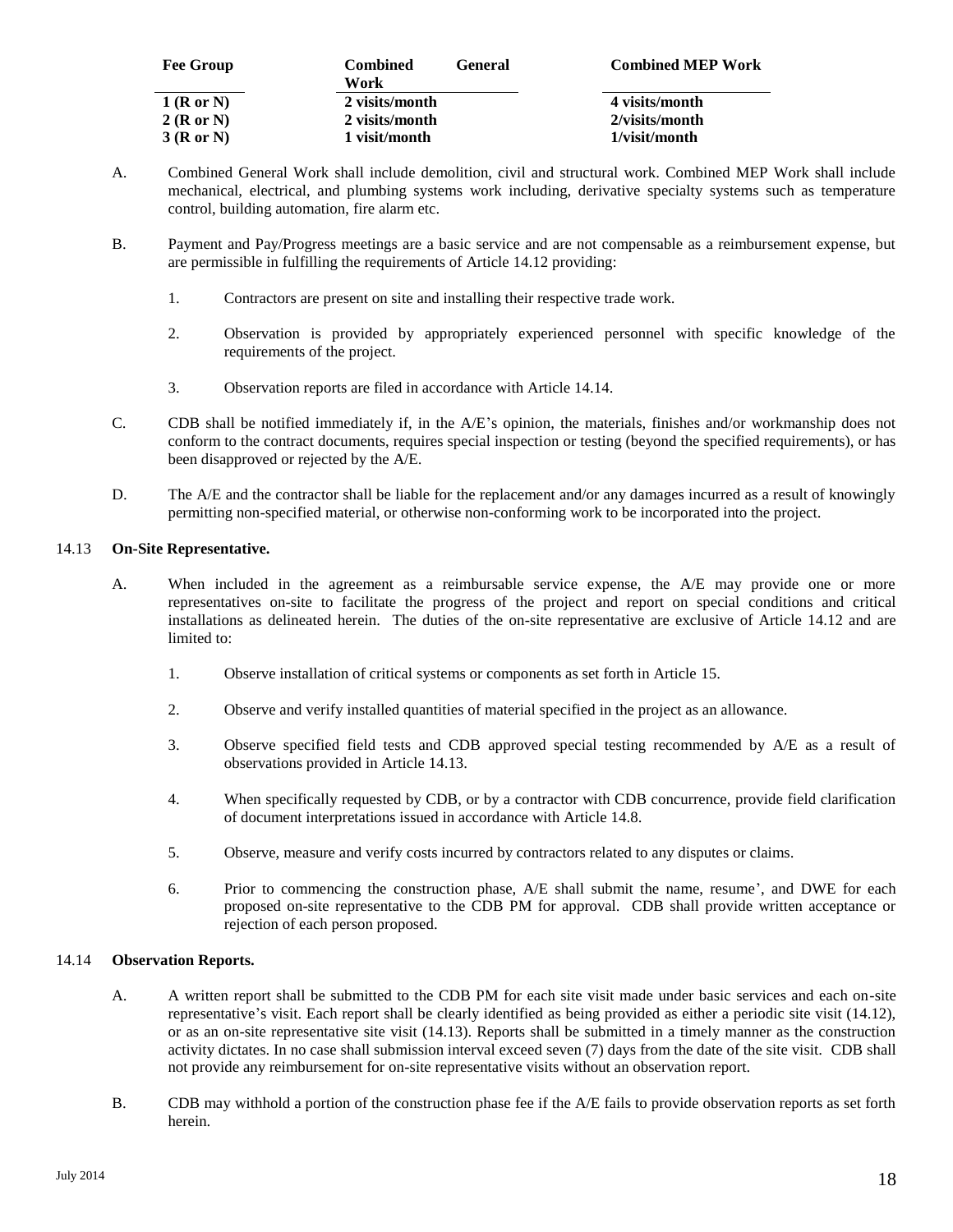<span id="page-20-0"></span>C. When directed by the CDB PM, the A/E shall provide copies of reports to the coordinating contractor, assigned contractors and using agency representatives.

#### **ARTICLE 15 COMMISSIONING**

- 15.1 A/E shall specify all tests required for all systems, equipment and devices to be tested. Specify testing procedures as appropriate. A/E shall witness tests, review and evaluate test reports and notify CDB promptly of any deficiencies. A copy of all test results shall be provided to CDB and the Using Agency.
- 15.2 A/E shall advise the CDB PM and using agency regarding on-site representation for observing specific work critical to the success of the project. A/E shall compile a list of work they have determined to be critical and submit it for CDB and using agency review at the 100% completion stage of design. The submittal shall include justification of the need for on-site representation, the A/E staff responsible for observing the work and an estimate of the duration/frequency of the observation with the resulting cost and overall impact on the on-site representation budget as indicated in Appendix A.
- 15.3 CDB, A/E and using agency will reach consensus regarding the submitted critical work list and advise the awarded contractors of the list at the Pre-Construction Meeting so that the A/E can be sufficiently notified and make arrangements for on-site representation.
- 15.4 A/E shall attest that each contractor, as required by the contract documents, perform a thorough and systematic performance test and start-up of their respective work. Each general, mechanical, electrical and fire suppression element and the total system shall be tested in the presence of the A/E, all appropriate consultants, and the using agency prior to substantial completion of the project. When requested, and if not previously provided in the contract documents, the A/E shall provide the contractor with all design criteria and system design/operation concepts to facilitate performance testing and start-up.
- 15.5 The A/E shall provide a report to CDB and the using agency that they have observed the performance testing and start-up process, and that each contractor has demonstrated that all systems comply with the requirements of the contract documents. The report shall include any changes and/or reconfiguration which may have occurred during the performance testing and start-up process.
- 15.6 The A/E shall attest that each contractor required by the contract documents provide the specified training of the using agency's designated personnel prior to substantial completion. The A/E shall attend the training sessions to observe and provide any input into the operation and maintenance of the systems as designed.

## **ARTICLE 16 PROJECT CLOSEOUT PHASE**

- 16.1 **General.** The A/E shall be responsible for certifying the completion of all contracts.
- 16.2 **Notification and Preliminary Inspection.** The contractor shall provide written notification to the A/E that the work, or a designated portion thereof, is substantially complete. This notification shall include a list of any incomplete items. The A/E shall then make a preliminary inspection of the work and preliminary punch list. If A/E is in agreement with the contractor, notify the CDB PM that a substantial completion inspection meeting is warranted.

<span id="page-20-1"></span>The A/E shall prepare the certificate of substantial completion with the completed punch list and forward the package to the coordinating contractor and each assigned contractor.

- 16.3 **Guarantees, Warranties and Bonds.** At substantial completion, the A/E shall obtain from the contractors and assemble all guarantees, warranties, maintenance data and bonds. Check for coverage, start date and duration in accordance with the contract documents before forwarding to the using agency. The A/E shall obtain and deliver to the CDB PM a signed receipt for all materials turned-over to the using agency.
	- A. The A/E shall obtain from each contractor a final list of all suppliers and subcontractors with complete names, addresses and telephone numbers of persons to be contacted for service and/or replacement of materials and equipment.
- 16.4 **Materials and Equipment.** The A/E shall confirm that all extra materials and equipment specified in the contract documents which are the property of CDB are properly identified, delivered and stored as specified. A/E shall obtain and transmit signed receipts of such deliveries by the contractor to the authorized agency or the using agency accepting the delivery. Proper identification shall include the CDB project number, project specification number, description of the item and its purpose for use, name, address and phone number of the contractor that provided the item.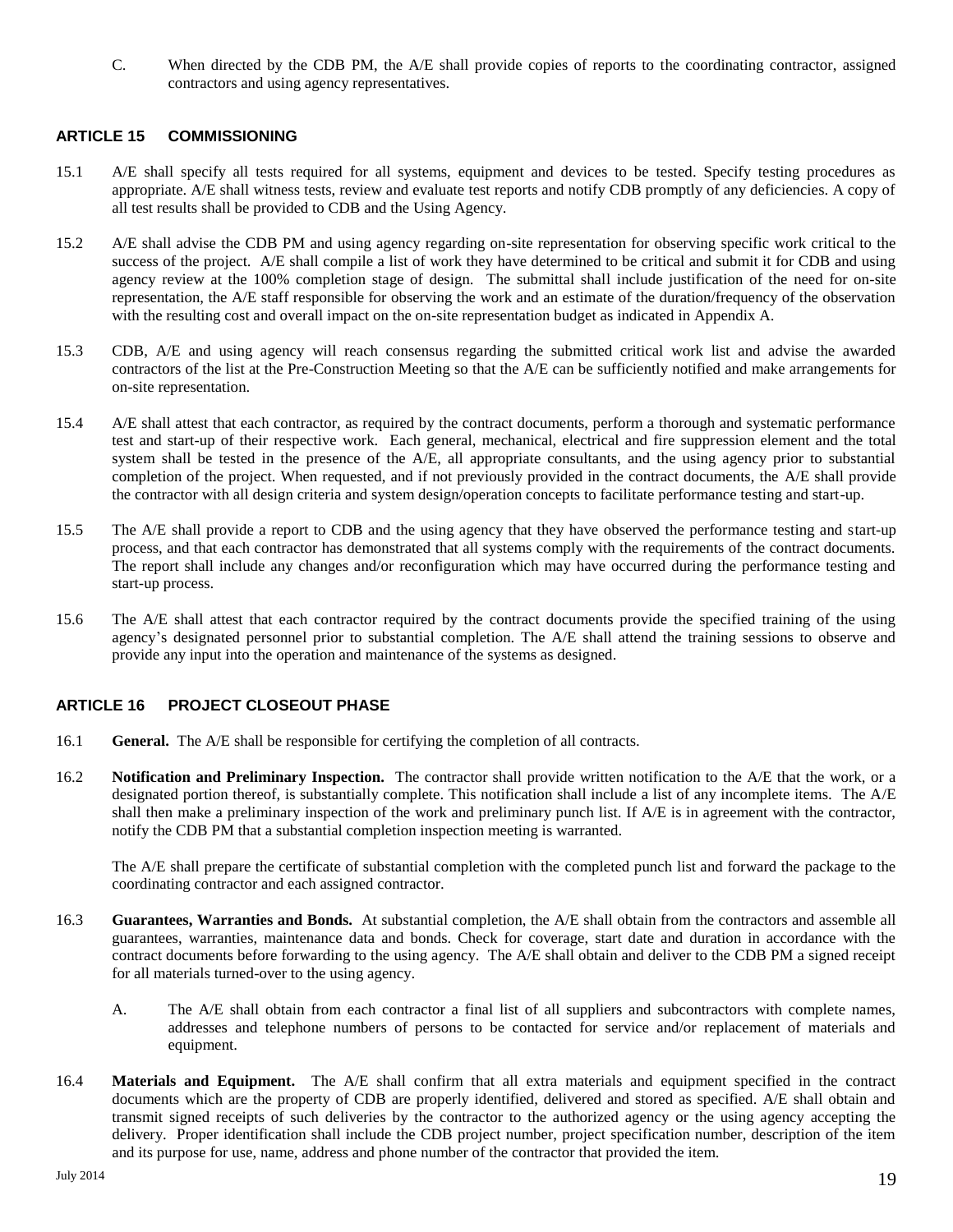- 16.5 **Notification and Final Inspection.** Upon contractor notification, the A/E shall make an inspection of the completed work. If the A/E is in agreement with the contractor that all of its work is complete, the A/E shall notify the CDB PM that a final acceptance meeting is warranted.
	- A. When the work is confirmed as finally accepted by the A/E and CDB, the A/E shall prepare and issue a Certificate of Final Acceptance to each contractor.
	- B. The A/E shall expedite the closeout and final payment for each contractor as they complete their contractual obligations.
- 16.6 **Contractor Final Payment.** A/E shall process and certify final payment including retention only after all items of the contract are completed. A/E shall ensure that the final pay request package is complete in accord with the contract prior to forwarding to CDB.
	- A. A/E shall obtain from the contractor all releases, waivers of lien, and the contractor's final declaration form (CDB Form CFD).
	- B. A/E shall reconcile all waivers and provide a statement of final accounting to CDB when the final waivers are not for the full amount of the subcontract.
	- C. The A/E shall complete a Contractor's Performance Evaluation (CPE) and forward this along with the contractor's final pay request to CDB.
	- D. The A/E shall acknowledge receipt of the contractor's record drawings on the contractor's final closeout package (CFCP) form. This form shall be used as a checklist of the required documentation for closeout and it shall be transmitted with the contractor's final pay request to the CDB PM.
- 16.7 **Nine Month Inspection.** CDB will notify the A/E, who shall make arrangements with the using agency for an inspection of the contracted work nine months after substantial completion of the project. The A/E shall provide a written report of the inspection to CDB and the using agency within seven (7) calendar days. CDB shall notify affected contractor of any corrective action noted in the report.

#### 16.8 **A/E Closeout.**

- A. Prior to CDB processing A/E's final payment, A/E shall submit to CDB two sets of revised contract documents labeled "Record Construction Drawings," which show all changes reported by the contractor(s), and all changes made by change orders, addenda, and clarifications made by the A/E during construction. Documents shall be submitted in electronic format. One blackline paper copy may also be submitted for use by the Using Agency's onsite personnel. Verify requirement with the CDB PM.
	- 1. A/E shall provide a statement on the cover sheet certifying the following: "With this seal, we do hereby certify that no asbestos-containing materials were specified or approved for the construction identified within these documents."
	- 2. For asbestos abatement projects and other projects that included asbestos abatement, the A/E shall complete an Asbestos Abatement Project Summary Report and forward it to the CDB PM. The report format can be found in the Appendix 5 of the Design and Construction Manual – "Project Manual Workbook for Asbestos, Lead, UST and PCB".
- B. A/E final payment is dependent upon final resolution of any fee adjustments required of CDB and/or required by the agreement.
- C. A/E shall submit final payment under letterhead cover addressed to the CDB PM. Cover letter shall indicate that A/E takes no exception to CDB de-obligating un-used reimbursement funds without written modification duly executed by the contracting parties to the value indicated on line 11.K. (Do not pay line) of the Invoice-Voucher Form. A/E shall indicate specific amounts waived in line items B. (Additional Services), E. (On-Site Representative Compensation), and F. (Reimbursable Expenses) as applicable.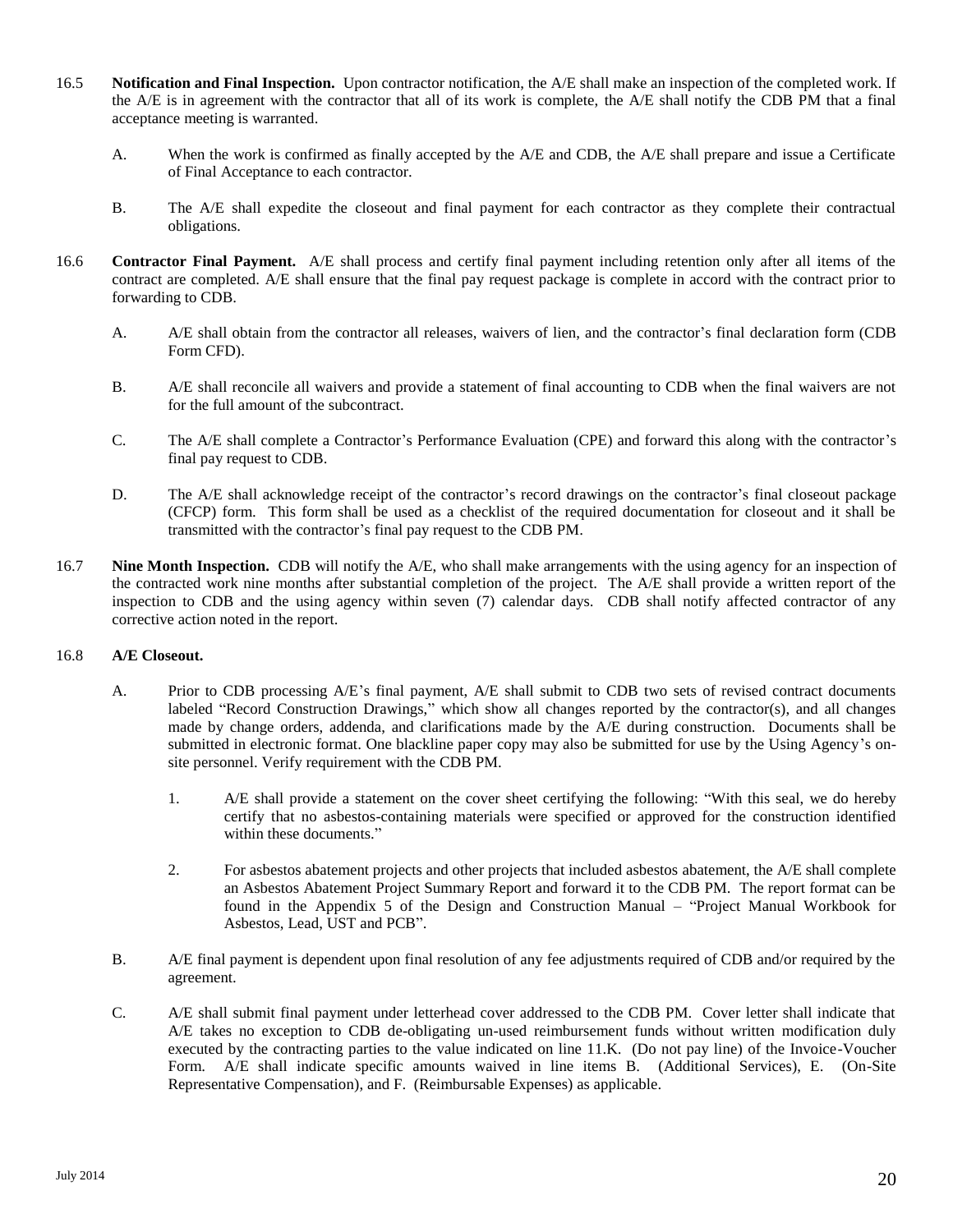## <span id="page-22-0"></span>**ARTICLE 17 CDB DESIGN DISCLOSURES AND CERTIFICATIONS**

**LEGAL ABILITY TO CONTRACT:** A/E certifies it is under no legal prohibition on contracting with the State of Illinois, has no known conflicts of interest and further specifically certifies that:

- 17.1 **IDPR Filing.** The A/E certifies the firm has complied with the necessary filing requirements of the Illinois Department of Professional Regulation, both individually and as a corporation or partnership.
- 17.2 **SOS Filing.** The A/E certifies the firm to be in good standing with the Illinois Secretary of State.
- 17.3 **Conformance with QBS Act.** The parties to this Agreement hereby certify that this Agreement is made in conformance with the Architectural, Engineering and Land Surveying Qualifications Based Selection Act (30 ILCS 535/1 et seq.) and further agree that additional selections relevant to this Agreement and subject to that Act shall also be in compliance.
- 17.4 **Solicitation of State Employees.** The A/E and consultant(s) shall notify CDB's Ethics Officer if it solicits or intends to solicit for employment any of CDB's employees during any part of the procurement process or during the term of the contract.
- 17.5 **A/E Disclosure.** The A/E shall provide CDB copies the A/E's completed and signed CDB Certifications, and the A/E's completed and signed CDB Disclosure Forms when submitting the signed contract. The Disclosures and Certification forms shall be submitted to CDB electronically as separate PDF documents.
- 17.6 **Consultant Disclosure.** The A/E shall submit on the attached Appendix B the names and CDB issued identification (ID) numbers (prequalification ID number or registration ID number) of all consultants. For all first tier consultants with a subcontract value greater than \$50,000 to be utilized by the A/E in the performance of this contract and any lower tier consultant with a subcontract value greater than \$50,000 and where the A/E retains the right to approve and/or make payments for work, the A/E shall provide CDB copies of the consultants' completed and signed CDB Certifications, and the consultants' completed and signed CDB Disclosure Forms within twenty (20) days of execution of this contract or of the subcontract, whichever is later. Each of the two documents shall be submitted to CDB electronically as separate PDF documents. The subcontract shall include reference for compliance with Illinois Procurement Code 30 ILCS 500/20-120. The A/E shall promptly notify CDB in writing of any additional or substitute consultants meeting the above criteria hired during the term of this contract (names, addresses, expected contract amount and CDB ID nos.). No work can be performed by these subcontractors until the Certifications and Disclosure documents have been reviewed and approved by the State Purchasing Officer.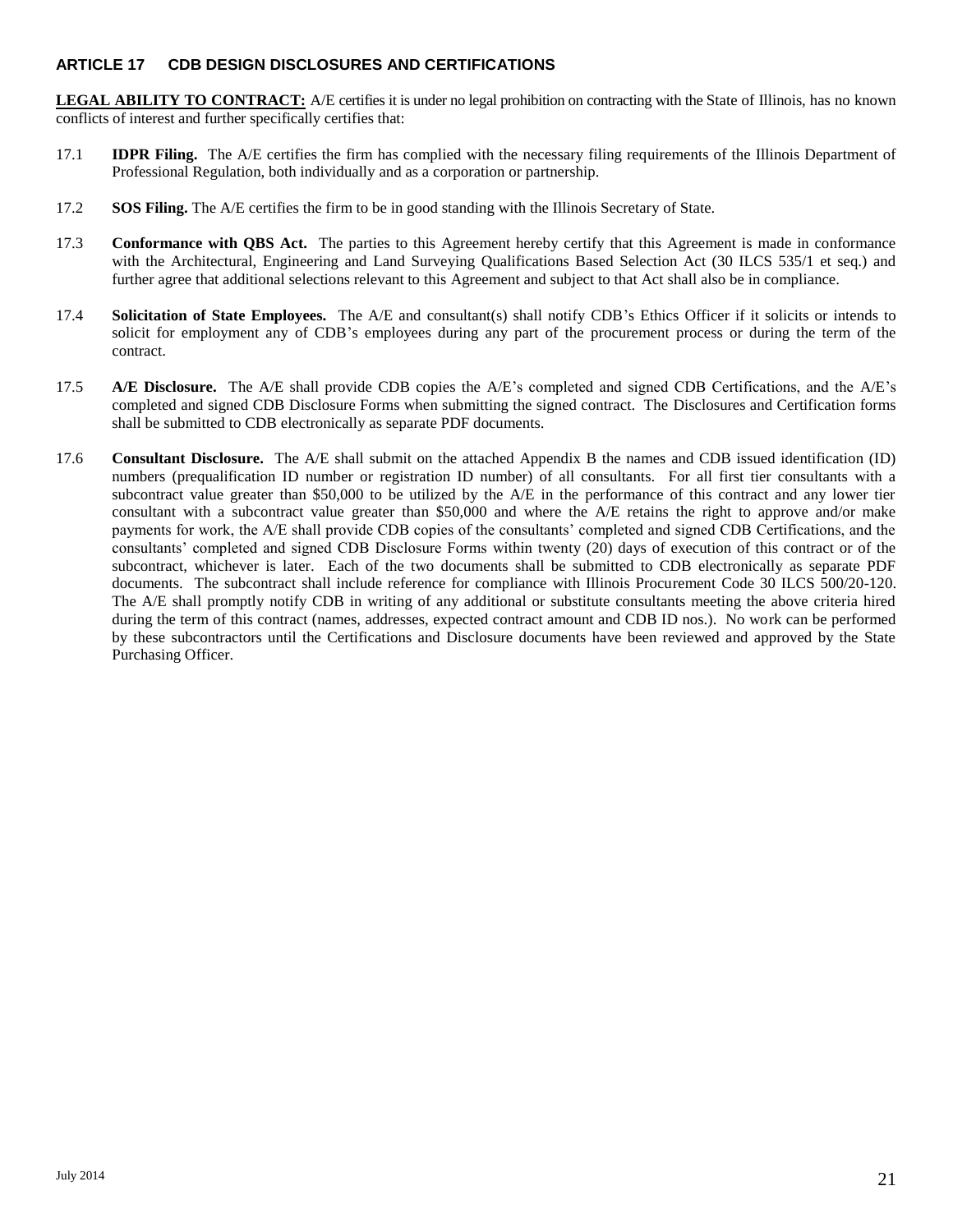- 17.7 **Endorsements**. This Agreement may be executed in any number of counterparts, each of which may be deemed an original. The following documents and attachments are included in this Agreement:
	- A. Documents:
		- 1. Design and Construction Manual dated March 2009
		- 2. Supplement to Design and Construction Manual dated January 2013
		- 3. Standard Documents for Construction dated March 2009
	- B. Attachments:
		- 1. Appendix A Compensation Rates & Schedule
		- 2. Appendix B Consultants
		- 3. Appendix C Standard Certifications
		- 4. Appendix D Standard Disclosures
		- 5. Project Scope/Program Statement

This Agreement, together with the above attachments, constitutes the entire Agreement between the two parties superseding all previous understandings and agreements with respect to this project. Except as provided herein, this Agreement may be amended only by a written instrument signed by both parties.

In Witness Whereof, this Agreement has been duly made by the parties on the date last signed below.

| Firm Name:<br>By:<br>Printed<br>Name: |  | Using Agency:<br>BY:<br>Using Agency Authorized Representative |  |        |       |         |  |
|---------------------------------------|--|----------------------------------------------------------------|--|--------|-------|---------|--|
|                                       |  |                                                                |  |        |       | Printed |  |
|                                       |  |                                                                |  | Title: | Date: | Name    |  |
| ATTEST:                               |  | Capital Development Board:                                     |  |        |       |         |  |
|                                       |  | BY:                                                            |  |        |       |         |  |
|                                       |  | <b>Executive Director</b><br>Date                              |  |        |       |         |  |
|                                       |  | Printed                                                        |  |        |       |         |  |
|                                       |  | Name<br>Jim Underwood                                          |  |        |       |         |  |
|                                       |  | Project Number:                                                |  |        |       |         |  |
|                                       |  | <b>Contract Number:</b>                                        |  |        |       |         |  |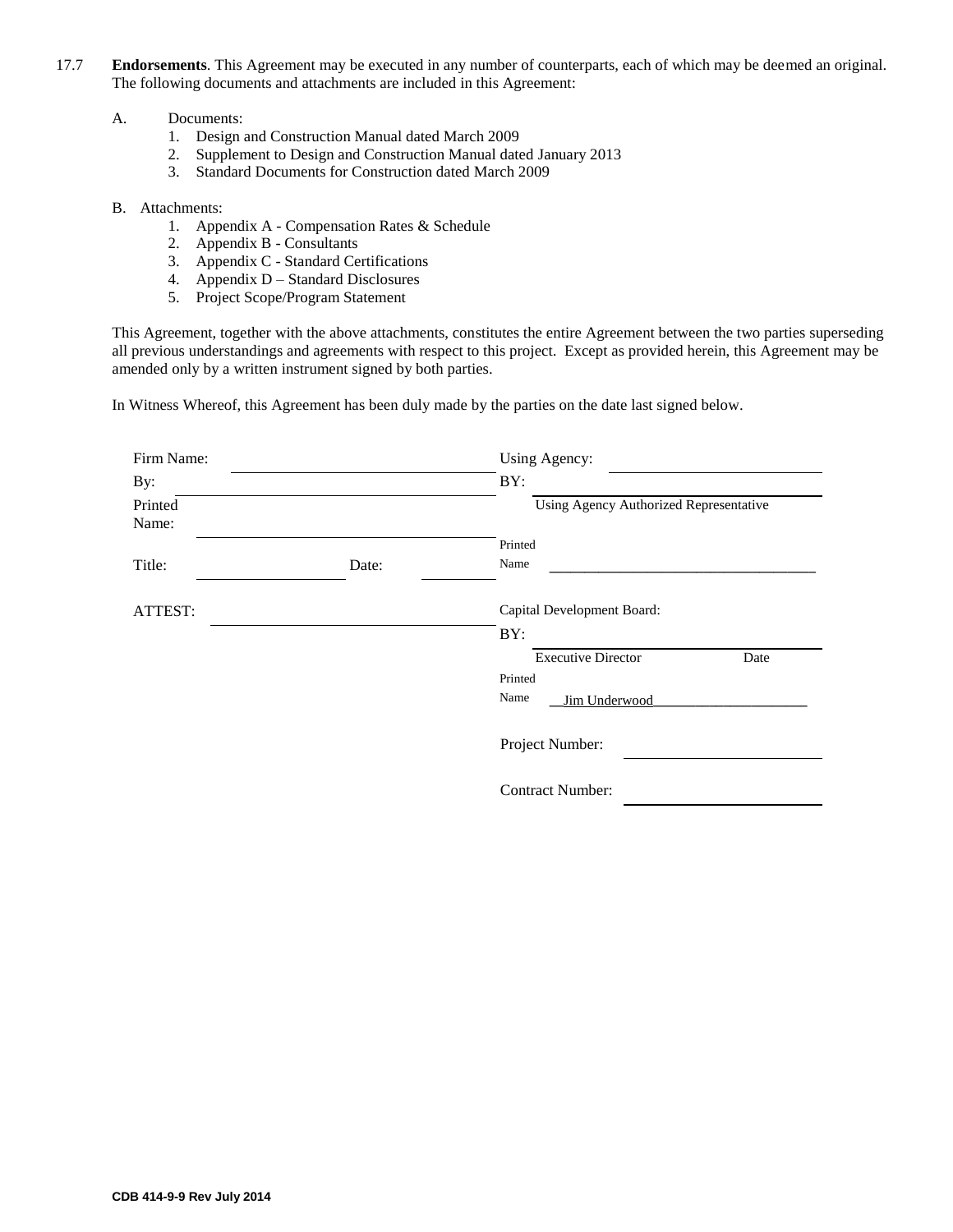## **TAXPAYER IDENTIFICATION NUMBER**

I certify that:

- 1. The number shown on this form is my correct taxpayer identification number (or I am waiting for a number to be issued to me), and
- 2. I am not subject to backup withholding because: (a) I am exempt from backup withholding, or (b) I have not been notified by the Internal Revenue Service (IRS) that I am subject to backup withholding as a result of a failure to report all interest or dividends, or (c) the IRS has notified me that I am no longer subject to backup withholding, and
- 3. I am a U.S. person (including a U.S. resident alien).
	- *If you are an individual, enter your name and SSN as it appears on your Social Security Card.*
	- If you are a sole proprietor, enter the owner's name on the name line followed by the name of the business and *the owner's SSN or EIN.*
	- *If you are a single-member LLC that is disregarded as an entity separate from its owner, enter the owner's name on the name line and the d/b/a on the business name line and enter the owner's SSN or EIN.*
	- *If the LLC is a corporation or partnership, enter the entity's business name and EIN and for corporations, attach IRS acceptance letter (CP261 or CP277).*
	- *For all other entities, enter the name of the entity as used to apply for the entity's EIN and the EIN.*

| Name:                                                                                                                                                                                                                                |                                                                                                                                                |  |  |  |  |
|--------------------------------------------------------------------------------------------------------------------------------------------------------------------------------------------------------------------------------------|------------------------------------------------------------------------------------------------------------------------------------------------|--|--|--|--|
| Business Name: <u>Discussion and the contract of the contract of the contract of the contract of the contract of the contract of the contract of the contract of the contract of the contract of the contract of the contract of</u> |                                                                                                                                                |  |  |  |  |
| <b>Taxpayer Identification Number:</b><br>or                                                                                                                                                                                         |                                                                                                                                                |  |  |  |  |
| Legal Status (check one):                                                                                                                                                                                                            |                                                                                                                                                |  |  |  |  |
| Individual                                                                                                                                                                                                                           | Governmental                                                                                                                                   |  |  |  |  |
| Sole Proprietor                                                                                                                                                                                                                      | Nonresident alien                                                                                                                              |  |  |  |  |
| Partnership                                                                                                                                                                                                                          | Estate or trust                                                                                                                                |  |  |  |  |
| Legal Services Corporation                                                                                                                                                                                                           | Pharmacy (Non-Corp.)                                                                                                                           |  |  |  |  |
| Tax-exempt                                                                                                                                                                                                                           | Pharmacy/Funeral Home/Cemetery (Corp.)                                                                                                         |  |  |  |  |
| Corporation providing or billing<br>medical and/or health care services<br>Corporation NOT providing or billing<br>medical and/or health care services                                                                               | Limited Liability Company (select applicable tax classification)<br>$\Box$ D - disregarded entity<br>$\Box$ C - corporation<br>P - partnership |  |  |  |  |
| Signature:                                                                                                                                                                                                                           | Date:                                                                                                                                          |  |  |  |  |